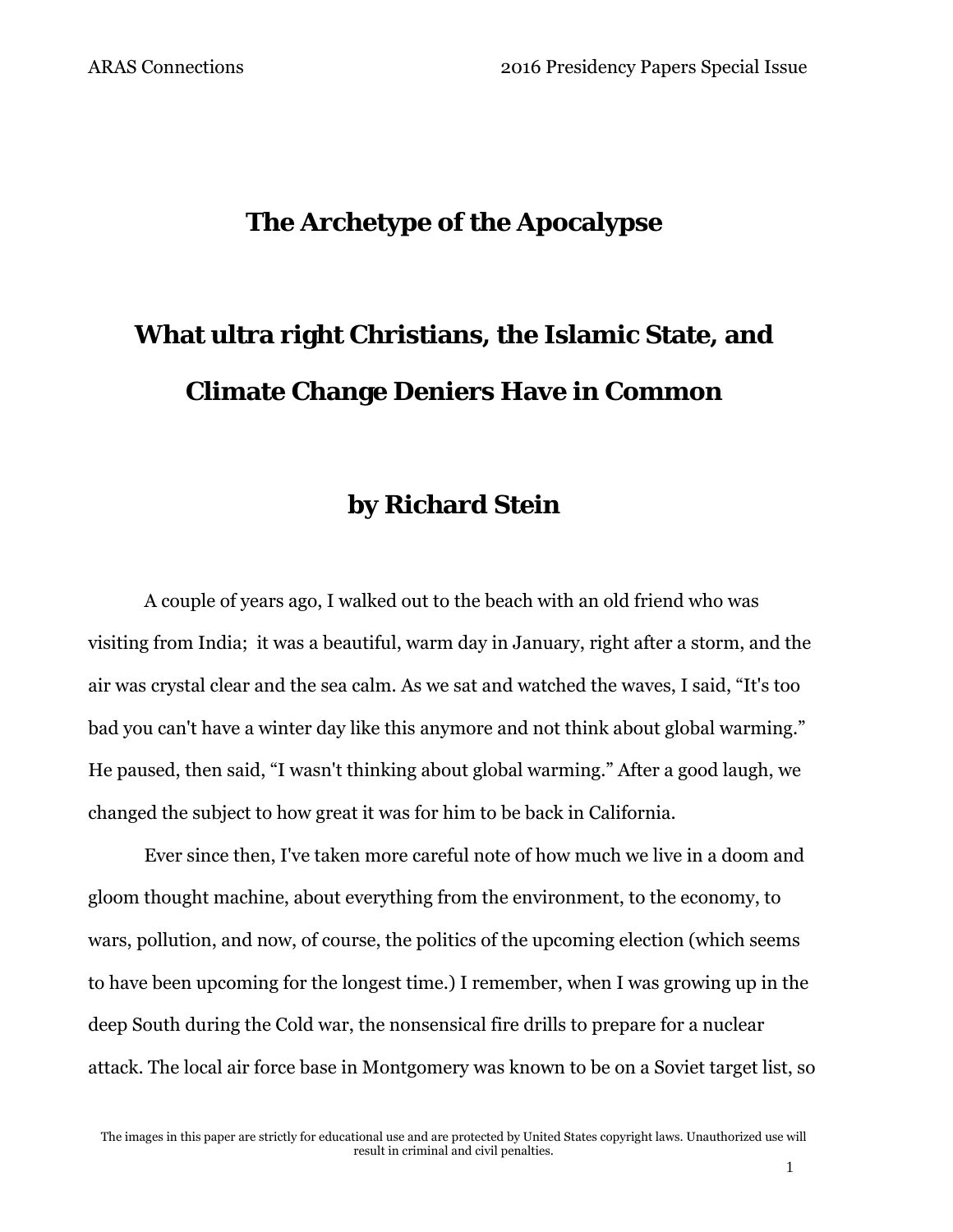# ARAS Connections 2016 Presidency Papers Special Issue the Cuban missile crisis felt viscerally scary, even by today's color coded danger levels; and the fantastical idea that hiding under a wooden desk would somehow prevent me from being burnt to a crisp sowed the first seeds of my mistrust in the government.

In high school, we all read Animal Farm and Brave New World, but 1984 was the first such book to attach a specific date to the coming darkness. The violence of the Civil Rights movement, Viet Nam, and assassinations increased the feeling that we were heading into a time of great destruction. By the time I was in medical school in the late '60's, there was blood in the streets, and we all knew people who'd been sent off to fight in South East Asia. Like many of you must remember, there was something like a collective mood to the late '60's, on the one hand a dire sense of crisis, but on the other a hopeful expectation of renewal and social change. Behind this was the Cold War, with its ominous warnings about Mutual Assured Destruction and Nuclear Winter. It seemed that for the first time, humanity was in a position to destroy itself.

The ancient religions of the Near and Far East had their own mythologies for apocalypse, but it was in the hands of the gods, not the realm of human invention or insanity. In India, Vishnu had created the universe out of his navel, but would, at the end of time, withdraw it back into himself. He was linked with Yama, the god of death, who was known to the Persians as Yima. It is in pre-Islamic Persia that the god of death and destruction, who is also a redeemer to the faithful, takes on the features that will shape the religions of Abraham. Zarathustra believed that Ahura Mazda would overcome his enemy in a final battle, destroy all evil, and restore the order of the cosmos, joining together heaven and earth. This prophecy gave birth to the Messianic idea in Judaism and laid the seeds for the "Second Coming" in Christianity. Over time, with the ascendency of monotheism in Western culture, the positive dominion of the god-image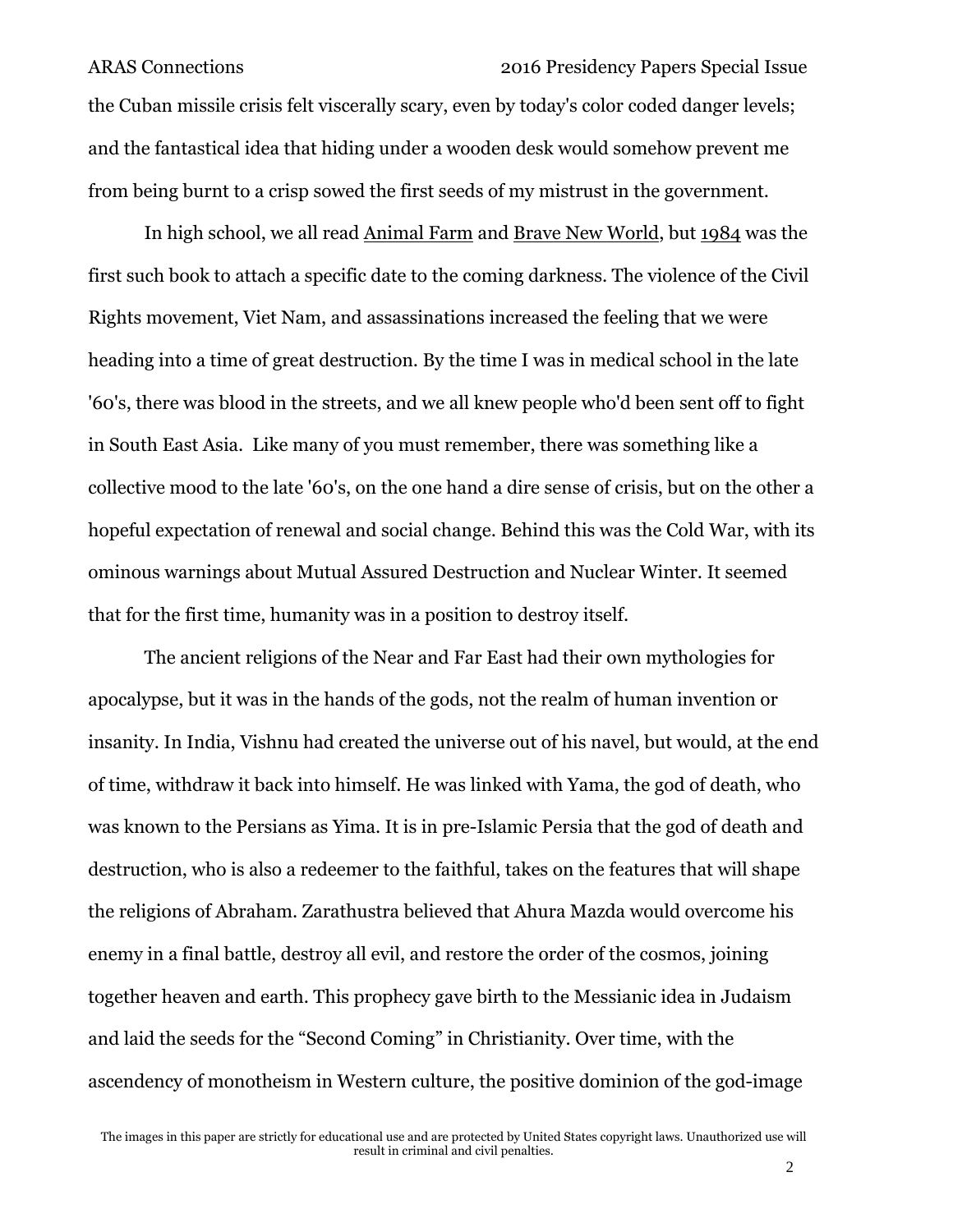was ensconced in heaven, leaving the split off destructive aspects to the devil and hell. As long as things in the human realm remain stable and relatively tolerable, the god of light is protecting us, but when they go awry for too long, that belief is strained.



As we shall see, the archetype of the apocalypse took different forms in these religions, but the underlying assumption was that it would be up to the gods or God as to if and when this happened. The belief was:

**"If God is not going to intervene to save us in time, then He will end time itself."**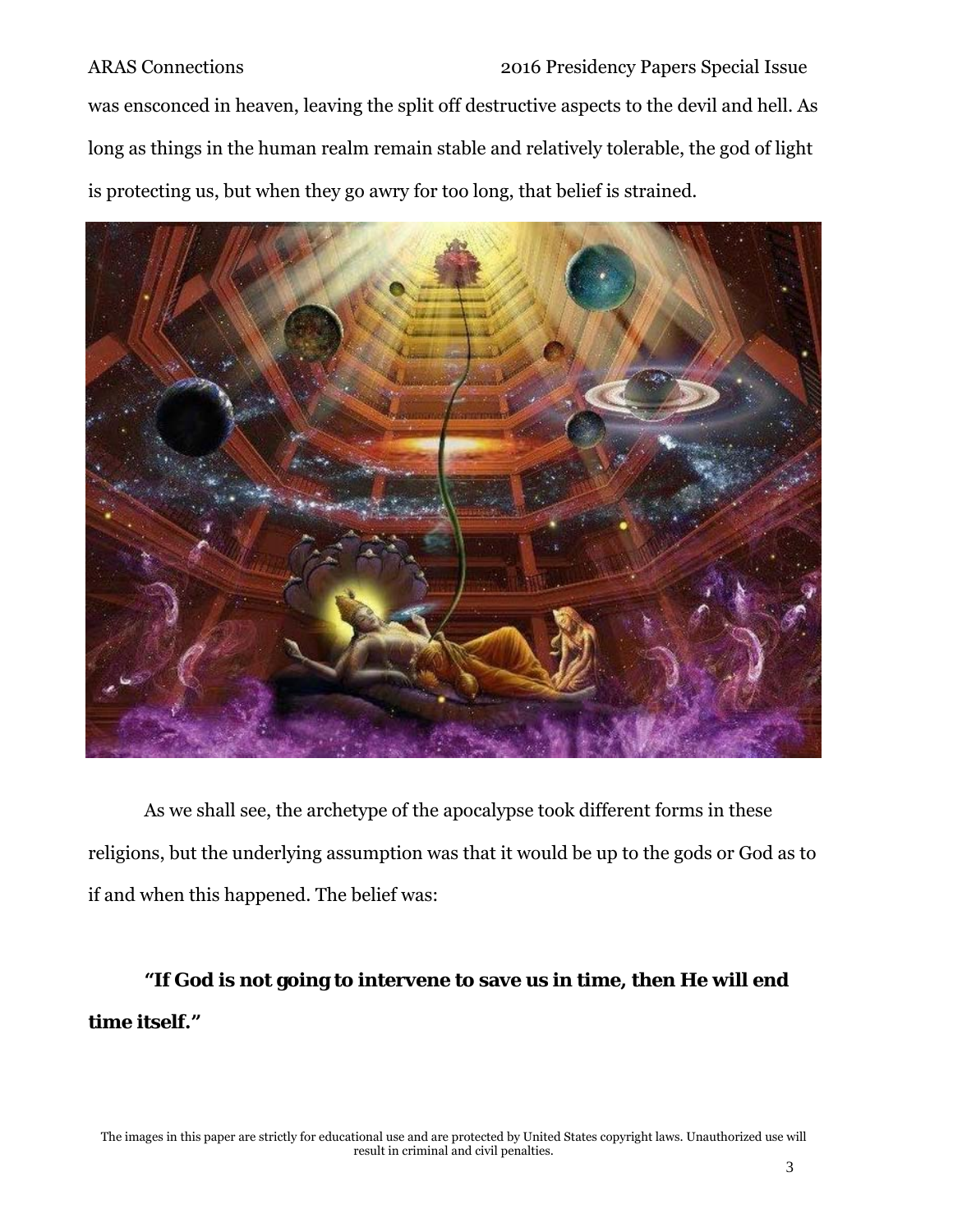Then something in the collective psyche changed. Forces building since the Renaissance, the Enlightenment, and the ascendency of science led to the overthrow of this old structure. In Thus Spake Zarathrustra, Frederick Nietzsche said publicly what many had been thinking in private. This old god-image was dead. But while his



"atheistic" position has received so much attention, the larger context of his message has often been overlooked. In part 3 of the Prologue, Zarathustra says:

"I conjure you, my brethren, REMAIN TRUE TO THE EARTH, and believe not those who speak unto you of superearthly hopes! Poisoners are they, whether they know it or not.

Despisers of life are they, decaying ones and poisoned ones themselves, of whom the earth is weary: so away with them!

Once blasphemy against God was the greatest blasphemy; but God died, and therewith also those blasphemers. To blaspheme the earth is now the dreadfulest sin..."

The ongoing conflict between religion and science in society shows how epochal were Nietzsche's predictions about the passing of an age; the "despisers of life," as he calls them, are still around in large numbers. And nothing really exposes this contempt for life on earth more than the religious zeal of organized, apocalyptic groups. In the brief time we have, I want to explore two of today's religious expressions of the Abrahamic apocalypse, and suggest an unconscious connection to a very real apocalyptic threat and anti-scientific belief system that has arisen in our times. The undeniable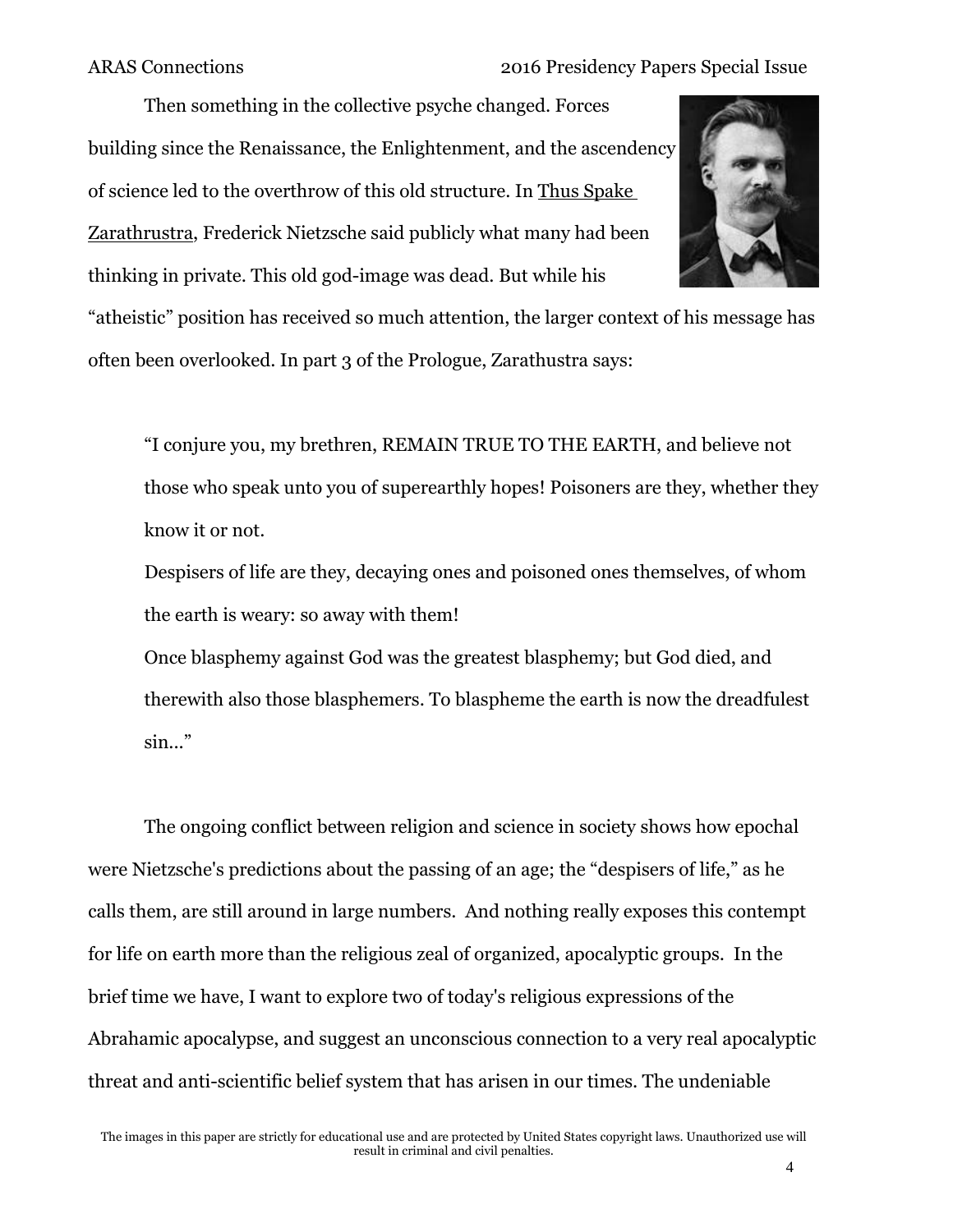reality of climate change raises the specter of a new kind of apocalypse, and the question of how much this is due to human activity. If God is dead, as Nietzsche proclaimed, then the destructive power once attributed to him is now in human hands. But before looking at the current situation, I'd like to review some historical background of the Abrahamic religions and their versions of the archetype of the apocalypse.

#### **The Hebrew Bible**

The earliest known Biblical scripture of this type is the Book of Daniel. Written during the Maccabean wars in the second century BCE, the first part of it refers to predictions that were supposed to have been made many centuries earlier but were now coming true. The Hebrew people had faced the flood, the bondage in Egypt, and then the Babylonian exile in the 7<sup>th</sup> Century BCE. In each case, they were rescued by "the outstretched hand" of God in these moments of crisis. During the time of Daniel, they were faced with persecution and the growing threat of the Assyrian empire. As things got worse, the promise of "the kingdom of God on earth" seemed more remote than ever. The building tensions led to two new forms of religious belief, expressed by the shamans of these desert tribes. The first was an apocalyptic vision of the end of time: if God does not deliver us in time, He will end time and the creation itself. This motif goes back to the Persian prophet Zarathustra more than a thousand years earlier, who is the main character in Nietzsche's literary masterpiece.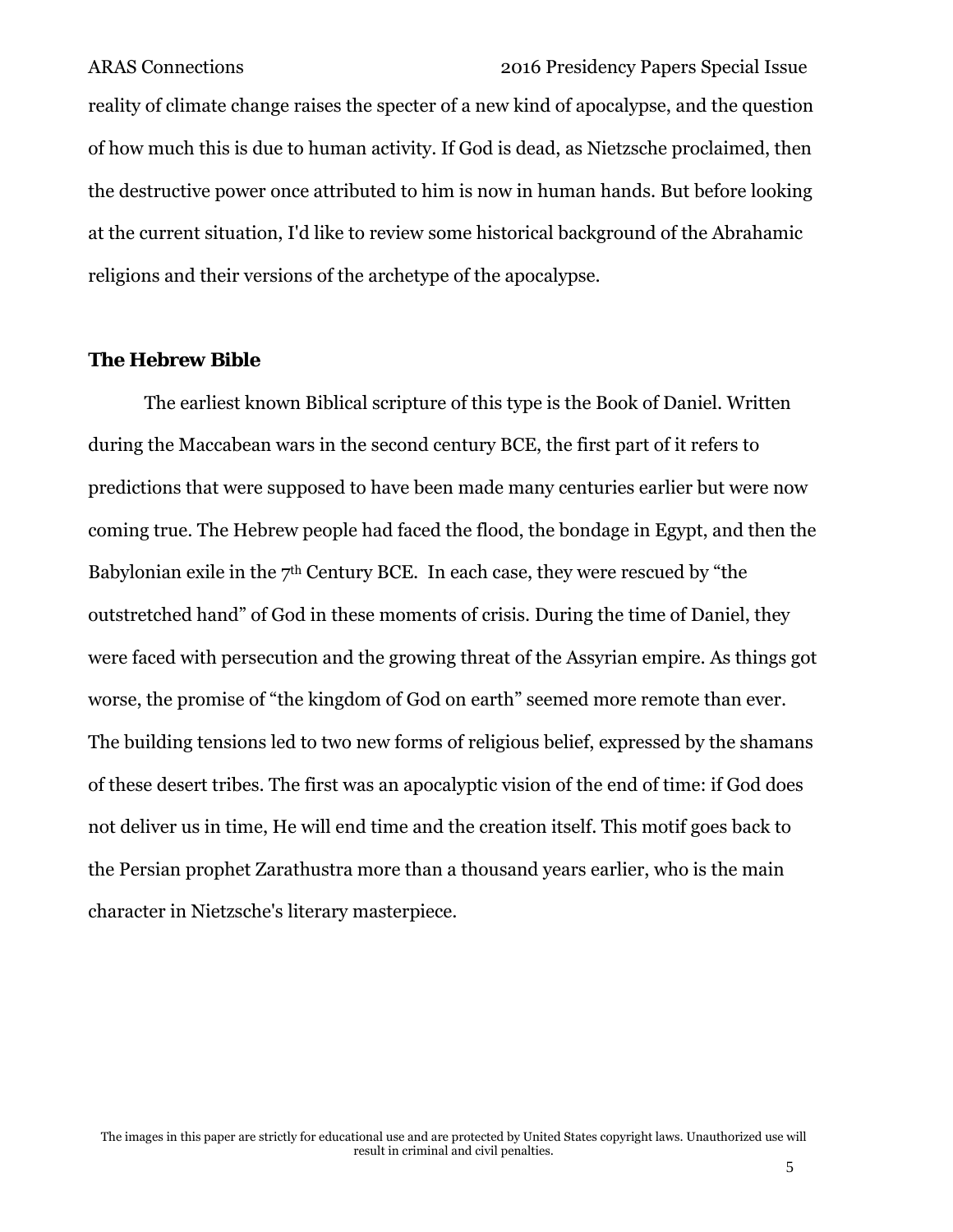

### Zarathustra (aka Zoroaster in Greek) was born in 628 BCE



The word "apocalypse" in Greek actually means "revelation" in the sense of uncovering. What is revealed in the apocalypse is the voice of God, as spoken through his prophet. In the case of Judaism, it was ascribed to Daniel, while in Christianity it is Jesus Christ. In order to make space, so to speak, for this new teaching, the old one has to be destroyed.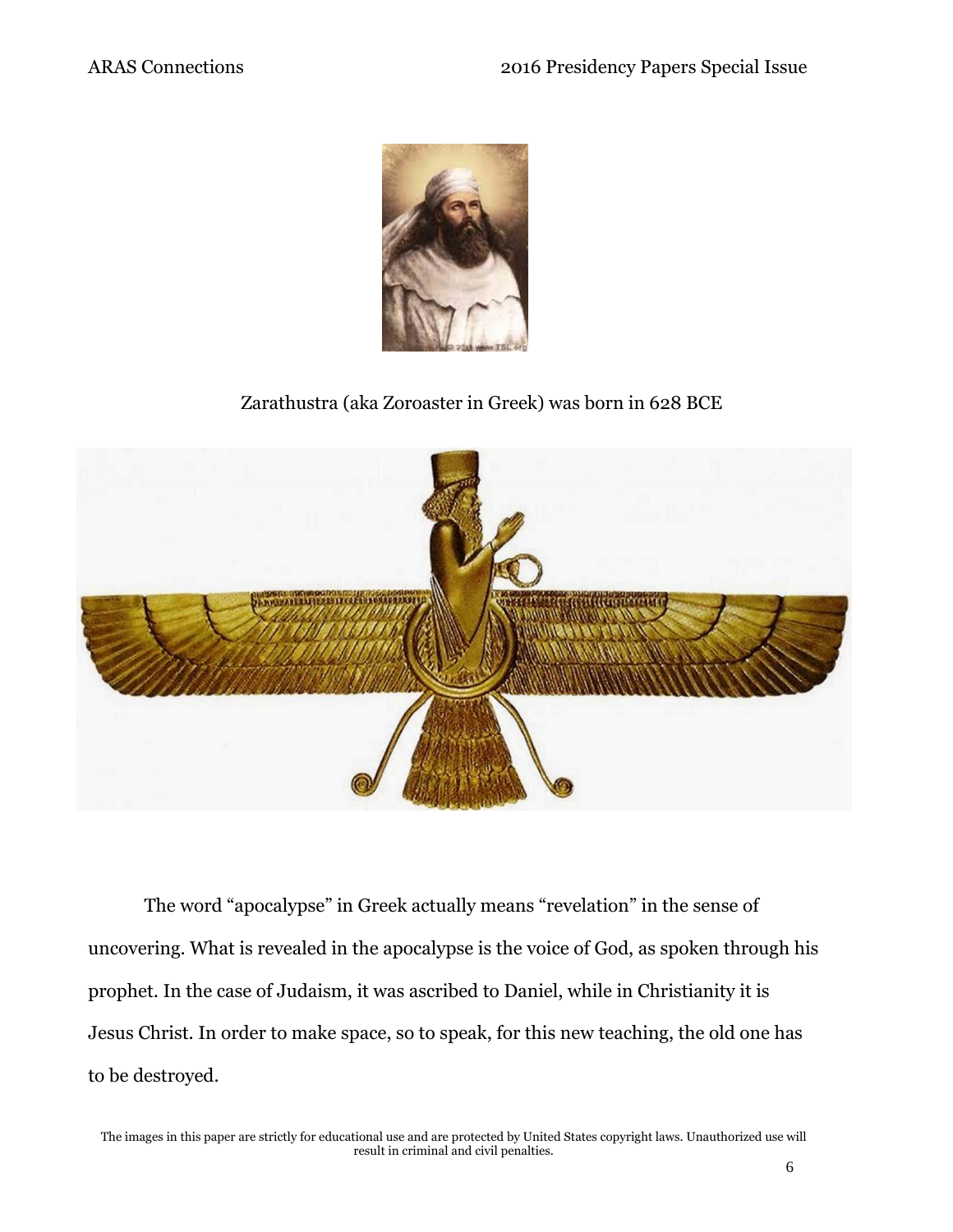The other emerging form of thought during this historic period was Gnostic. One of the basic beliefs of the early Jewish gnostics was that the god who presided over this creation is not the true god, but a demonic power. The only way out was to be rescued by "the real God" who would send his female counterpart in the form of Sophia to save us. These two streams of prophecy emerged in the century before Jesus, and i*t seems quite possible that Jesus' genius was to synthesize them in a teaching about the inner world. As he said: The Kingdom of God is within.* Obviously this psychologically difficult task did not succeed for the masses who flocked to early Christianity, especially after the new religion was adopted by Constantine of Rome for state purposes. Although variations of both visions were developed since then, outer events in the last century have revitalized them. The discovery of the Dead Sea Scrolls in 1946 led to a new understanding of early gnostic wisdom, at the same time that the explosion of the atomic bomb created fertile soil for the apocalyptic vision to re-emerge with renewed vigor.



### **Revelations**

The Christian belief in the second coming of Christ dates to the early centuries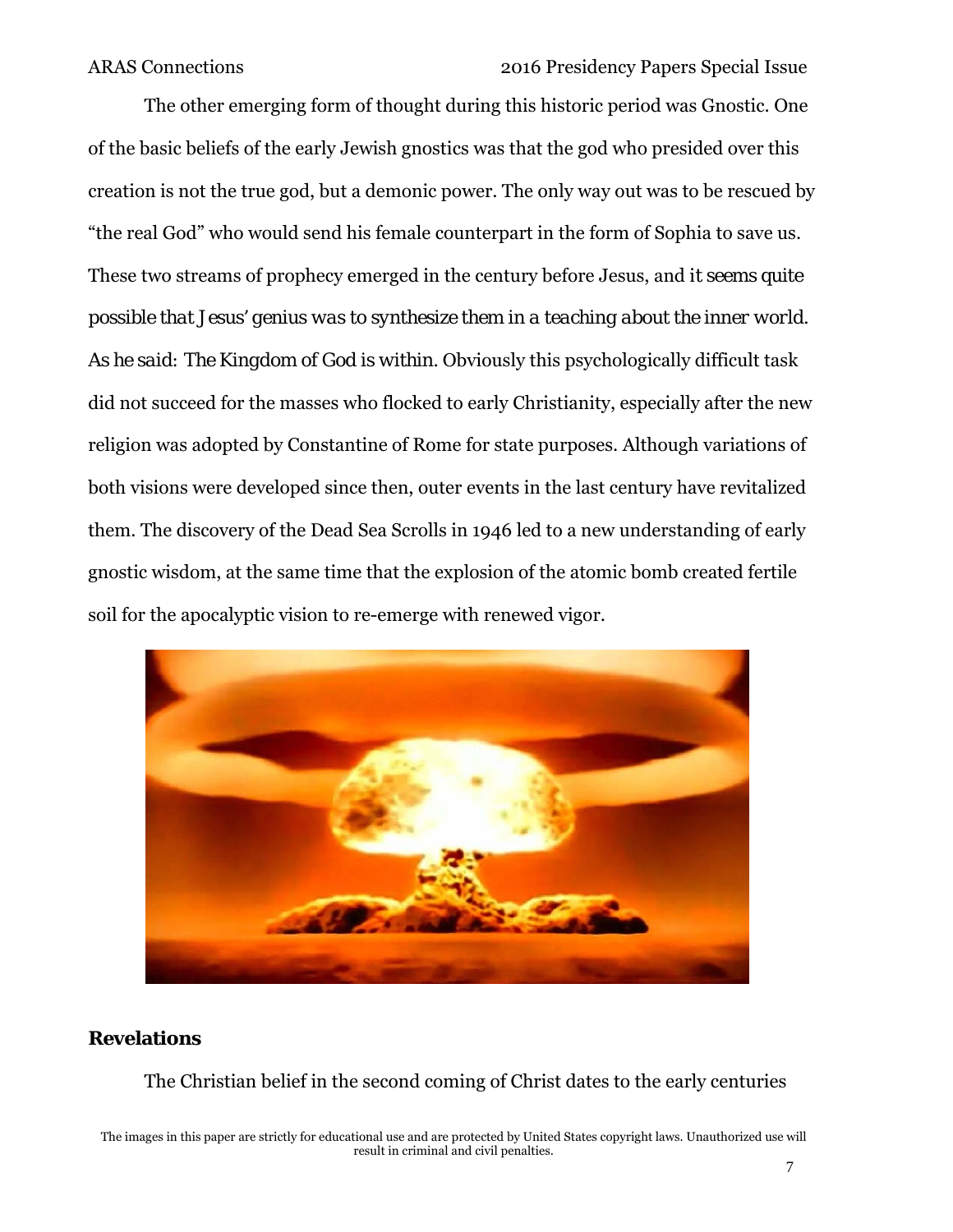after Jesus, but the widespread form of it known as "the Rapture" is relatively modern. Beginning in England in the 1830's, it spread to the United States where it became popular in the 20th Century. The earlier version was a raising of the souls of the departed to be reunited with Christ in heaven, but in its later "pre-tribulation" form, the remainder of humanity is left to live through a terrible time on earth. As with much apocalyptic prophecy, it uses past predictions to bolster the belief in future ones, and anticipates a worsening of conditions for the faithful leading up to a final catastrophe.



Certainly the 1870's, when Nietzsche wrote "Zarathustra", were a frightening and unstable time, with one of the worst economic collapses in Western history (the Panic of 1873). The difficulties which began then led in a generation to the Great War, which ended in catastrophe in 1918. It was in early 1919 that this prophetic vision was given famous literary expression by the poet William Butler Yeats: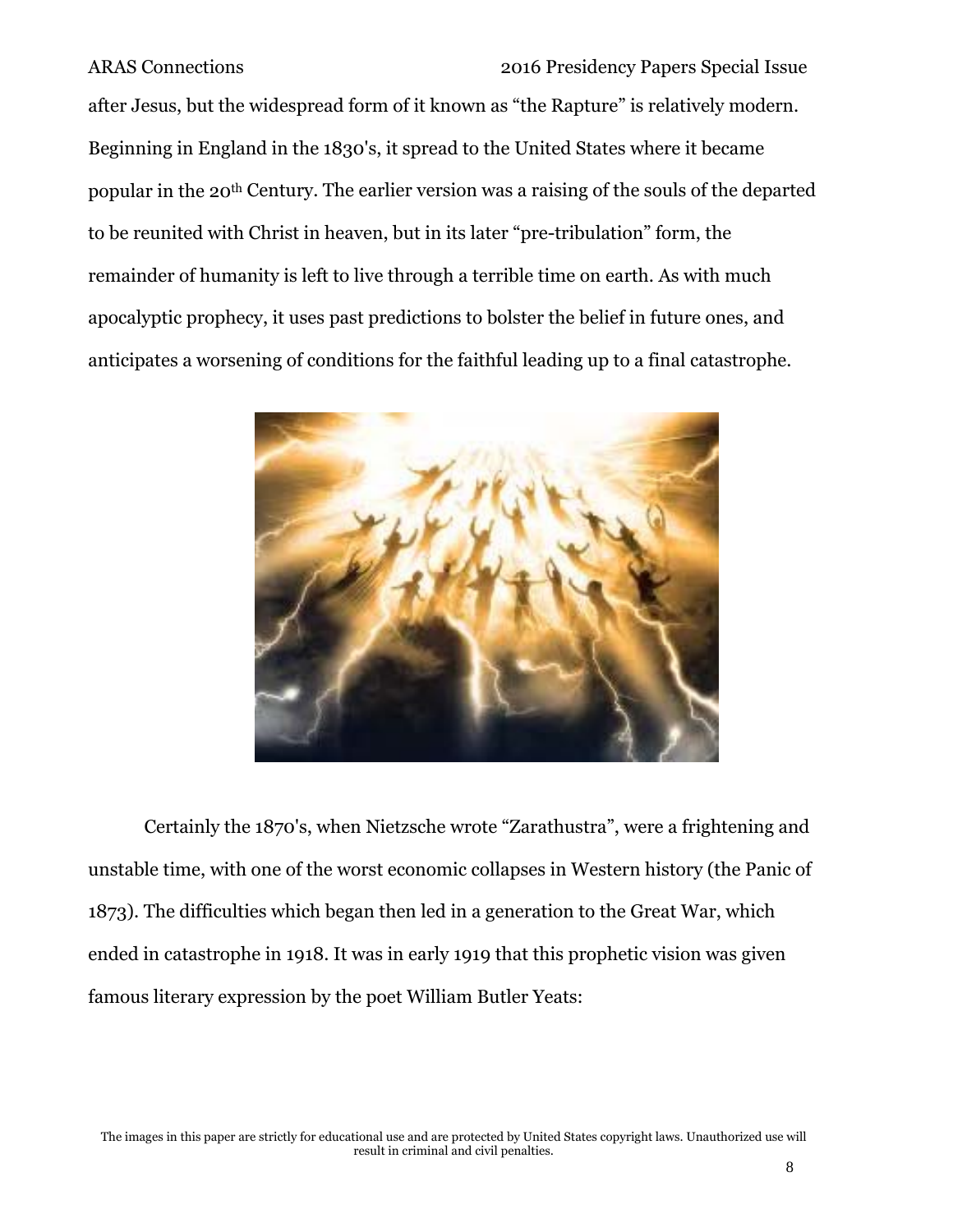### **The Second Coming**

Turning and turning in the widening gyre The falcon cannot hear the falconer; Things fall apart; the centre cannot hold; Mere anarchy is loosed upon the world, The blood-dimmed tide is loosed, and everywhere The ceremony of innocence is drowned; The best lack all conviction, while the worst Are full of passionate intensity. Surely some revelation is at hand; Surely the Second Coming is at hand. The Second Coming! Hardly are those words out When a vast image out of *Spiritus Mundi* Troubles my sight: somewhere in sands of the desert A shape with lion body and the head of a man, A gaze blank and pitiless as the sun, Is moving its slow thighs, while all about it Reel shadows of the indignant desert birds. The darkness drops again; but now I know That twenty centuries of stony sleep Were vexed to nightmare by a rocking cradle And what rough beast, its hour come round at last, Slouches towards Bethlehem to be born?

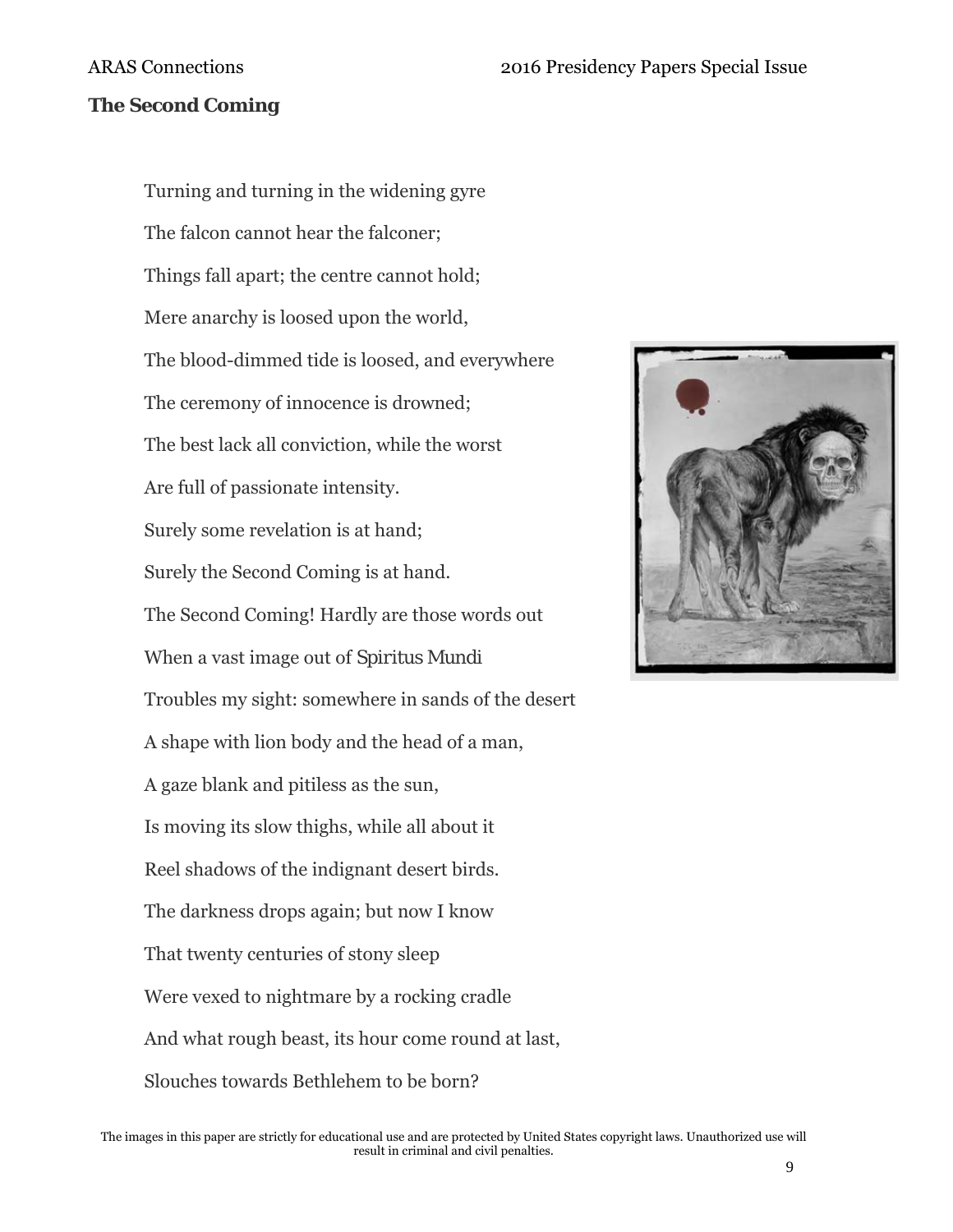



# **The Rapture is Imminent**

You MUST Repent Every Day of Your Sins You MUST mean it with all your heart!

- No Sex Outside of Marriage
- No Addictions (smoking, pot, drugs, etc.)
- No Pornography
- No Fighting, Anger, Dissensions or Hatred
- You MUST have forgiven EVERYONE

Take No Chances! Otherwise

YOU MUST

**BE SIN FREE** 

PLEASE REPENT

### YOU WILL BE LEFT BEHIND!

#### Do NOT get LEFT BEHIND!

JESUS CHRIST is coming for a SPOTLESS BRIDE!

For Special Prayers to Help You and Your Family Prepare, Please Go Here http://www.tribulation-now.org/rapture-prayers-for-purification/

It is no longer shocking to learn that over half of Americans believe that the Rapture is real and will happen soon, and a quarter of those polled expect the return of Jesus by the year 2050. These staggering numbers contributed to the election of George W. Bush as the 43<sup>rd</sup> president, and have enabled a new and deeply disturbing myth at

A Massive Earthquake / Tsunami<br>will Likely Pressami will Likely Precede<br>the Ranting the Rapture

California & New York<br>Will be Destroy will be Destroyed

THIS IS IT!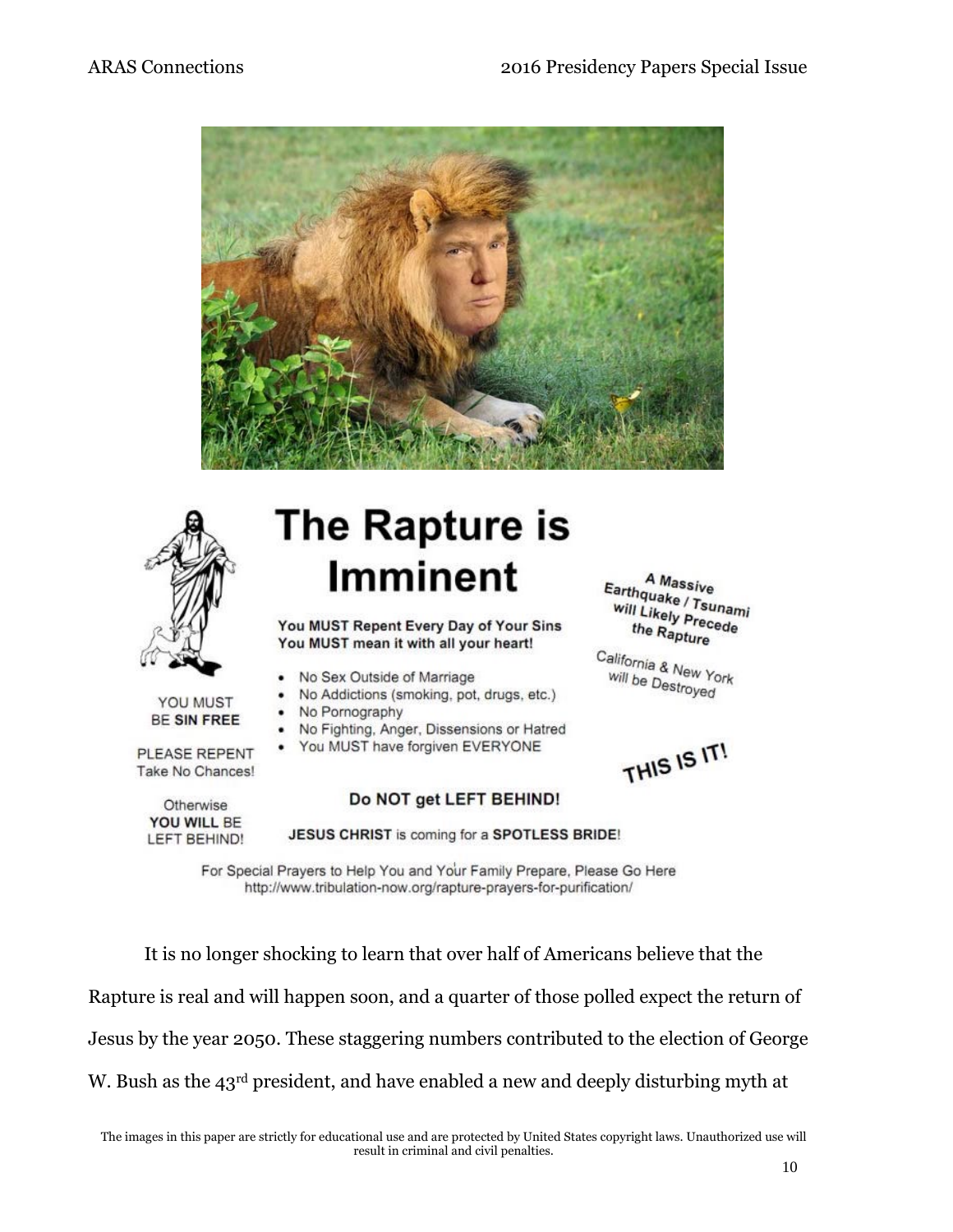the heart of American politics. One of the darker effects has been on US relations to the Middle East. American Evangelicals raise huge amounts of money for Israel, but to what end? They believe firmly in the end of days, and in the Book of Revelations' anticipation that this will arrive at a time when the "holy land" is united as Jewish territory, so it can be the center of the final holy war.





The battlefield will be on the plains of "Har Meggido," (Hebrew for "strong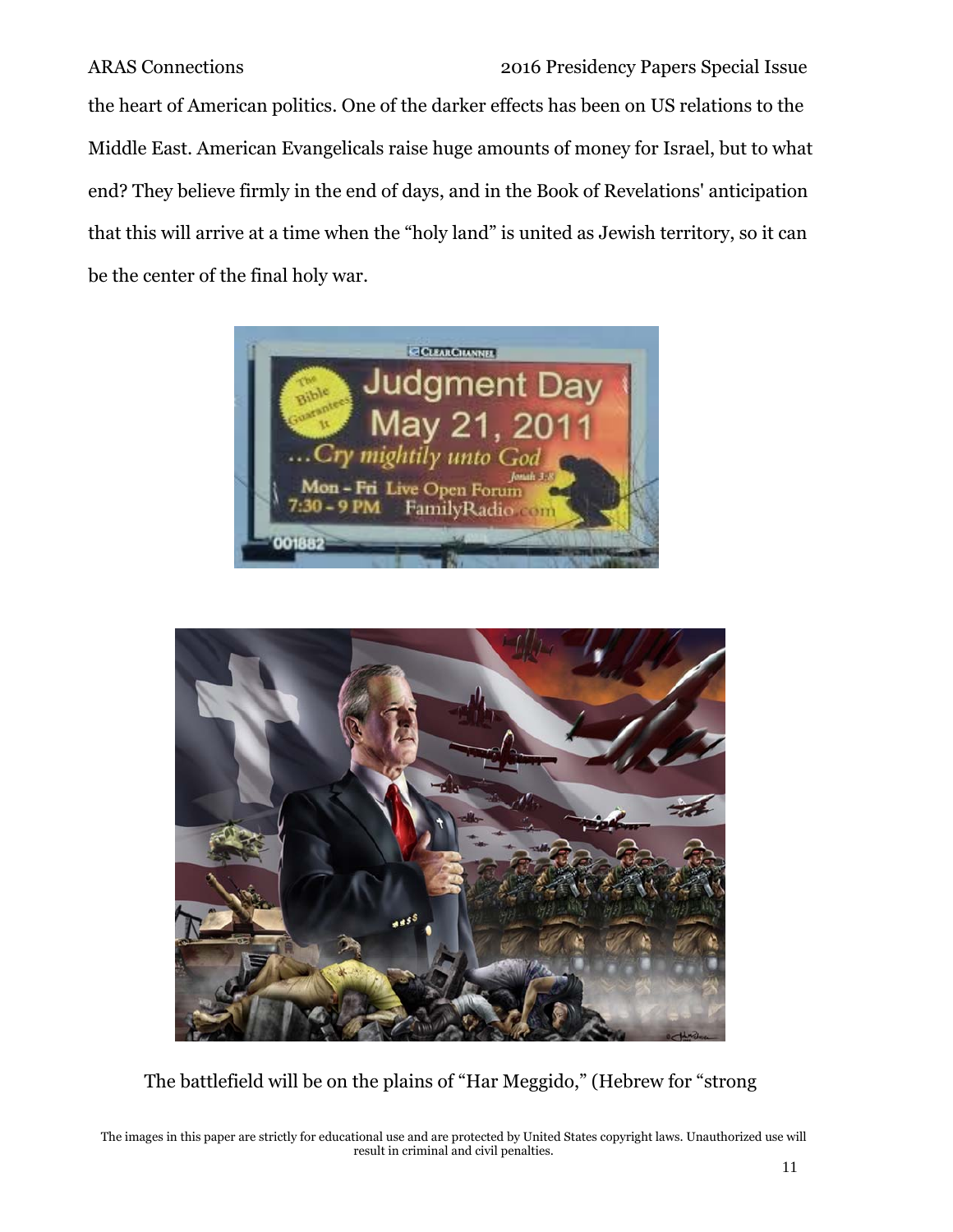mountain,"); this name was translated into the Greek version of the New Testament as Armagheddon. Now in modern Israel, it was an ancient place on the trade route between Egypt and Assyria. In this collective belief, the land is very important, but not in and of itself, much less for the benefit of the people who live on it. This land is simply the place predicted by myth for the final destruction of earthly life. There are tour groups run by Evangelical churches for followers to view the future battlefield where Russian tanks from neighboring Arab states will fight the Israeli army. The money raised by these churches and preachers does not go to the Israeli government or even to aid groups, but is solely for the purpose of strengthening and expanding the settlement movement. This serves two purposes: first it helps to expand the Jewish presence into historic areas meant to be part of a unified Israel, and second, this blocks any attempt to find a peaceful two state solution to the conflict. These same groups have enormous lobbying influence in the US Congress. Israeli Prime Minister Netanyahu's 2015 speech to the U.S. Congress, which helped insure his re-election back home, was aimed at this part of the "conservative base" in the U.S. More recently, the US Congress passed the largest military aid package for Israel in history. Of course, the well-being of Israel or the Jews is not the primary concern of these pro-Israeli groups, because the Jews, as non-believers, are damned like the rest of humanity. There is a loop hole however, in that the Jews who accept Jesus at the end of time will go up in the Rapture, while those who don't, like everyone else, will live through the great 'tribulations" and perish. This is even portrayed in grade B rapture films as an Israeli soldier who "sees the light" and is lifted from the battlefield up into heaven.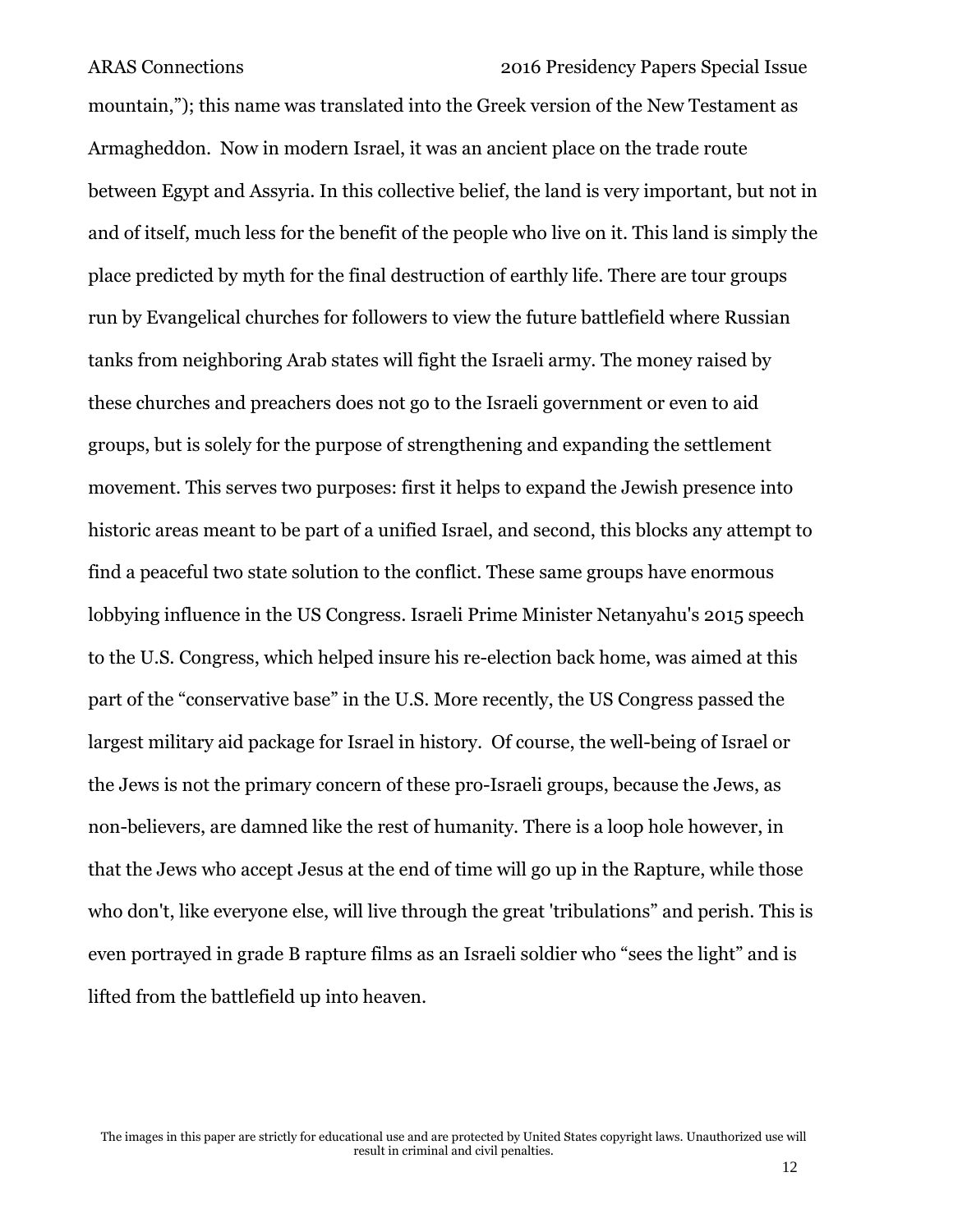



Har Meggido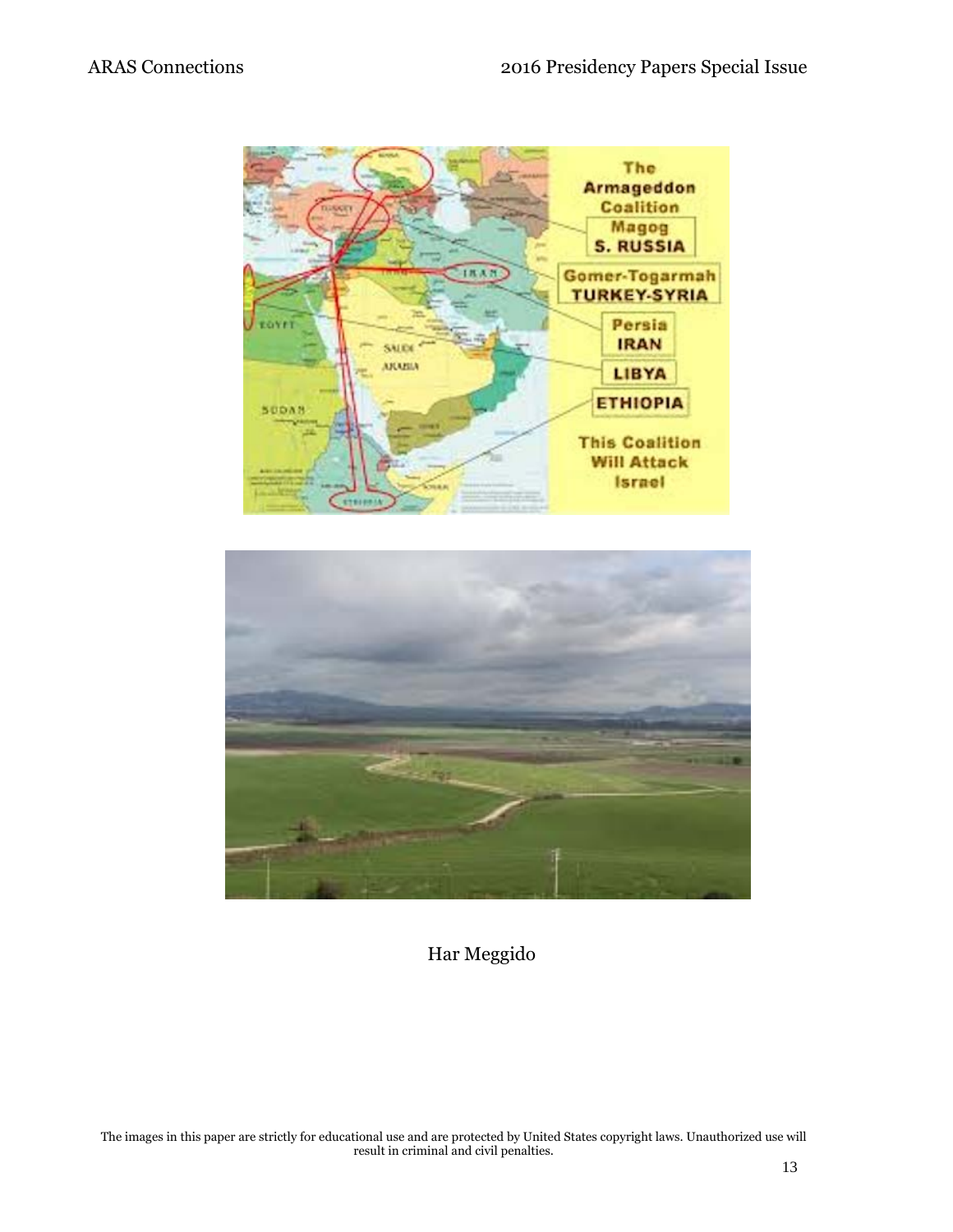

### **The Islamic State**

Now we turn to the Islamic counterpart to this Christian apocalyptic myth. The fundamentalist Sunni groups who have spearheaded ISIS have their own version of this belief. As a more recent phenomenon, it is less well known to us in the West, mistakenly equated with Al Qaeda, and taken by some to be the result of American foreign policy blunders of the last and current centuries. Actually the belief system it is based on is much older than the Bible or the Koran, and its aims are far more otherworldly than its predecessor's political goals. Al Qaeda has specific geopolitical aims in this world, such as the expulsion of non-Muslims out of their Holy Land and the annihilation of Israel. What ISIS represents is an apocalyptic force within Islam, based on very literal belief in the early dictates of the Koran, including the establishment of a new Caliphate. But even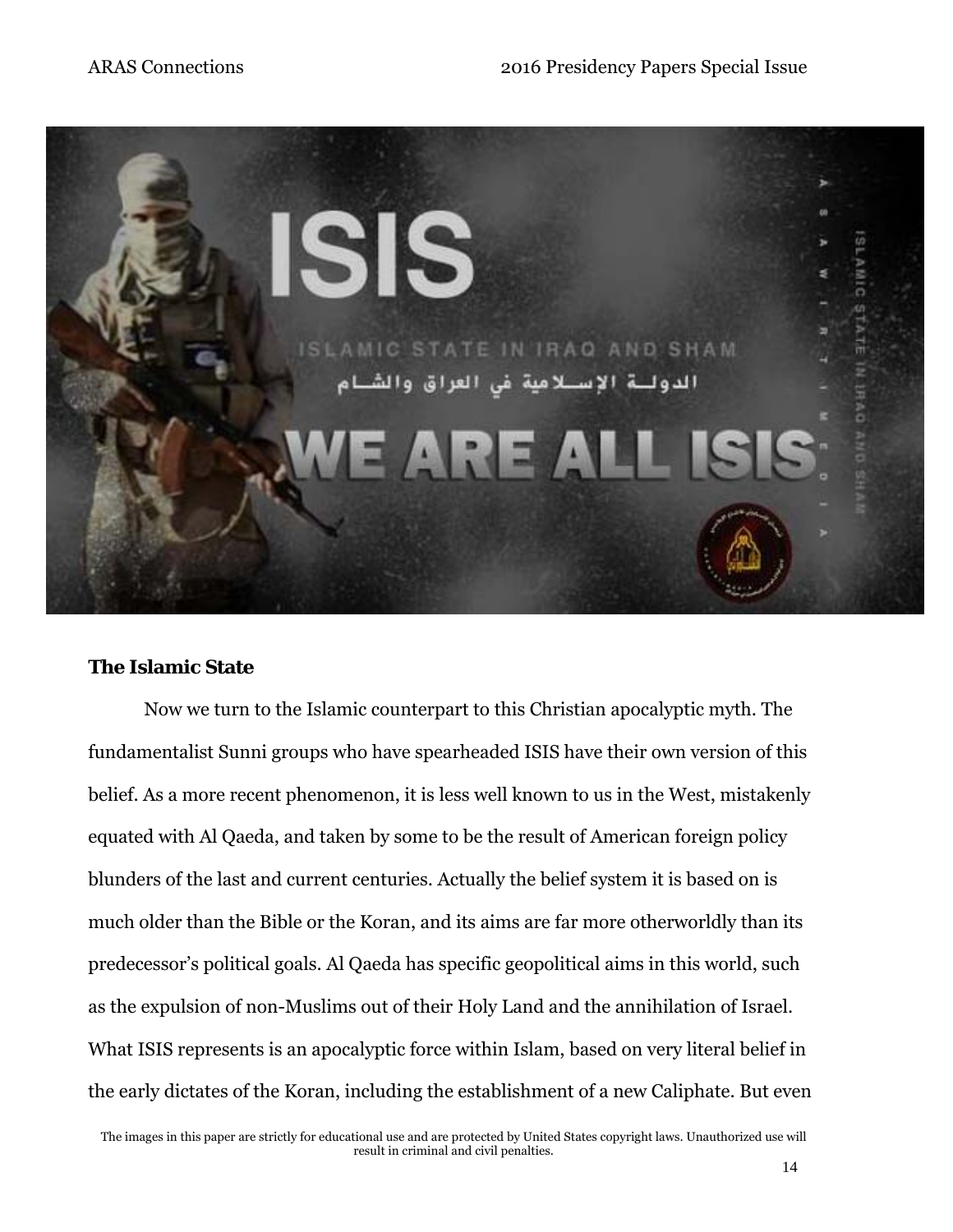its goal to reestablish the Caliphate, or Muslim kingdom, is not an end in itself, but rather a means of bringing about the end of time, just like the Christian belief in Armagheddon.

Established in 2011, the Islamic State of Iraq and al-Sham, took advantage of the political chaos and civil wars in Iraq and Syria to claim territory and begin the fulfillment of prophecy. One of its first, and by its own estimation, most important

conquests, was taking the otherwise insignificant town of Dabiq (population less than 4000) near the Syrian city of Aleppo. The town was the site of a decisive battle in 1516 between the Ottoman Empire and Mamlik Sultanate, but its real significance to ISIS is that it is the predicted site of an epic battle between Christians and Muslims leading to the end of this world. This makes Dabiq the Islamic version of Armagheddon, and serves the same function in their eschatology. Again, land and place are mere symbols in an otherworldly mystical scheme. (Graeme Wood, The Atlantic Monthly, March 2015). "Dabiq" is also the name given by ISIS to their



online and print magazine which is used to recruit new followers.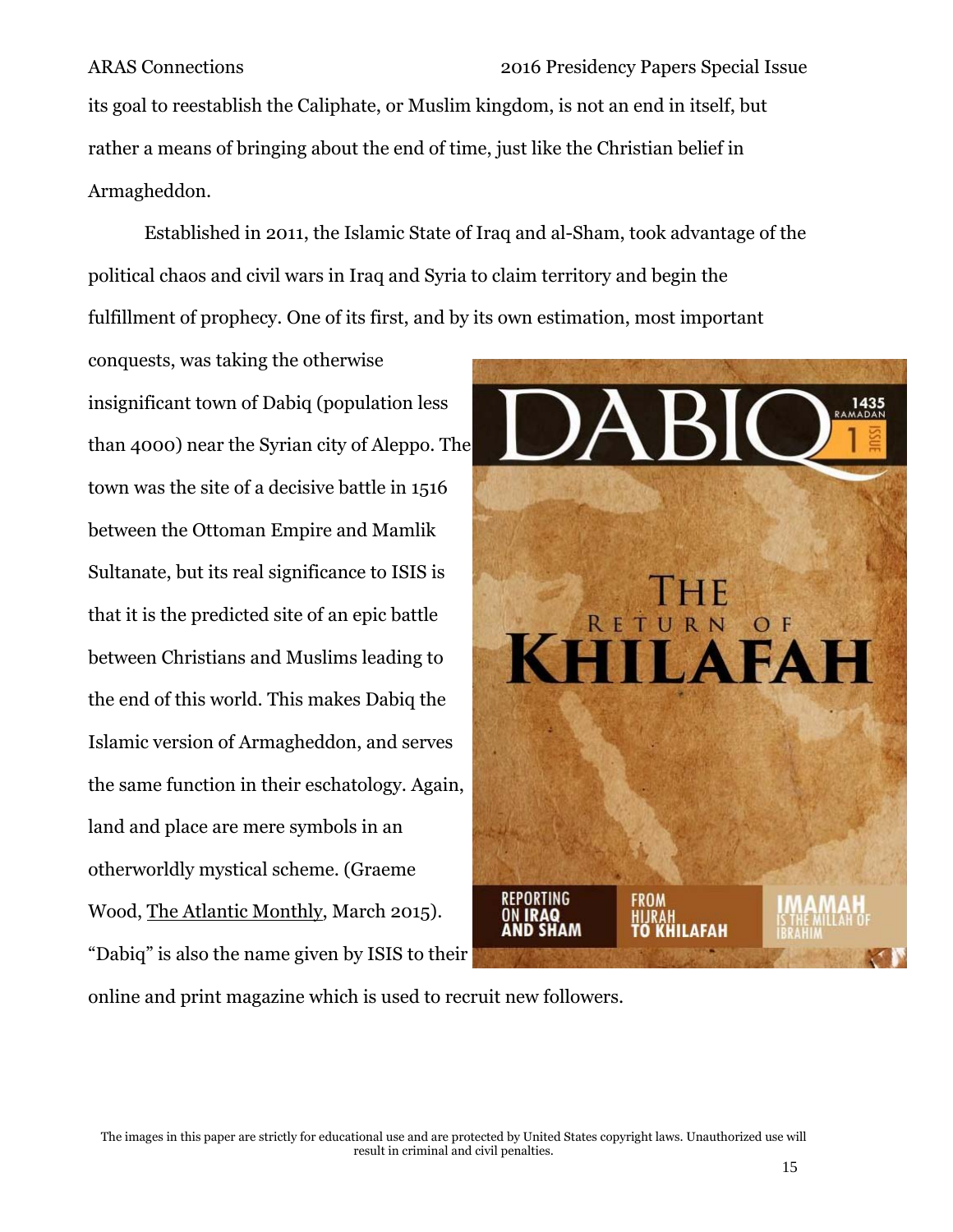**(The day after this lecture was given, ISIS was driven out of Dabiq by** 

### **Turkish backed Syrian rebels.)**

### **"Islamic Messianic Dreams Shattered as ISIS Defeated in Dabiq"**



It seems obvious, looking at these two apocalyptic systems, the Second Coming in Christianity and the Caliphate in Islam, that the wars going on at this moment in the Middle East are driven in part by powerful belief systems which are rooted in the archetype of the apocalypse. Among other things, these wars have a huge impact on the environment. What is the carbon footprint of such a war? When there are such pressing issues as the population explosion, environmental pollution, and climate change, just to name a few, how can we tolerate the waste of resources and damage to each other as well as the ecosystem? This brings me to the enormous apocalyptic issue at stake in the current election (climate change) and how it effects the electorate. There is a tremendous underlying fear, both in those who see the disaster looming and those who deny it by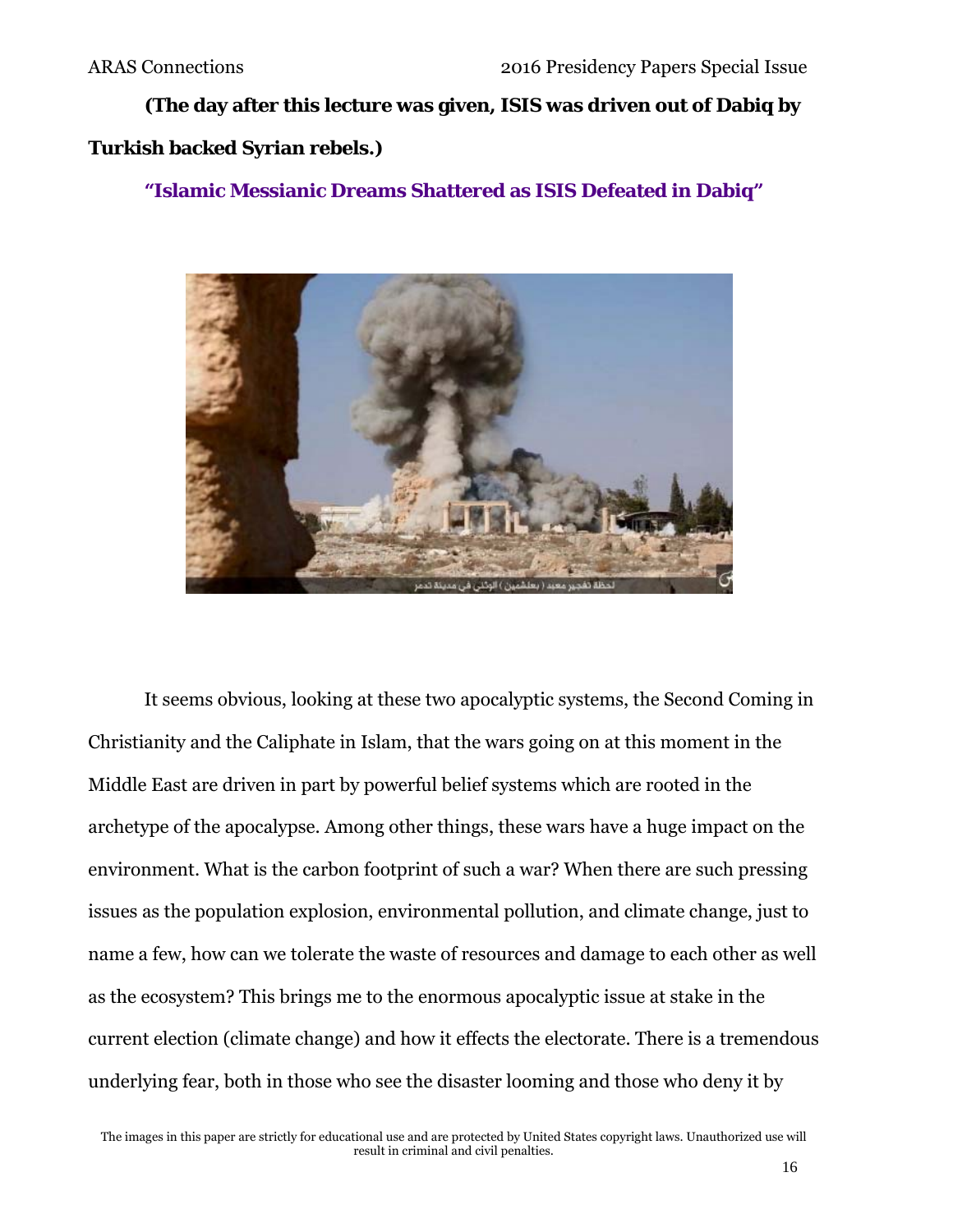saying the science is inconclusive.

On the surface these secular denier groups (funded by the Koch brothers among others) insist on an apparently this-world, practical approach to reality. They seem a far cry from the eschatology of the religious thinking I've outlined above. But what they have in common is a fanatical belief in a monocular view of reality, even if it is at odds with their own survival. This does have some things in common with the religious fundamentalists' fantasy of an escape from earthly reality into a spiritual heaven. But what is the God they serve, whether they purport to be atheists or true believers in capitalism? If you think of a god as an archetype, then there must be an image and a dynamic pattern driving this belief system and the behaviors it generates. I suppose that they may expect to be wealthy enough to move to another planet after this one is used up, as in so many science fiction movies. Is this a materialist version of the rapture? If that is the fantasy, then they too are like Nietzsche's blasphemers of the earth, yet the god to whom they pray is neither Christ nor Allah, but money and power. This materialistic belief in the primacy of economic reality has become an abstract article of faith, and one of the drivers of this view of financial progress is consumerism by the general public. By participating in the need to spend, buy, and possess, we all share to some extent the guilt of this blasphemy against the ground of our own being. The irrationality of this stance, that making money justifies the destruction of the earth, is not that different from the sacrifice to the gods of old. Those who believe fervently in it seem as unconcerned about their own health and the future of the planet as the suicide bombers they fear.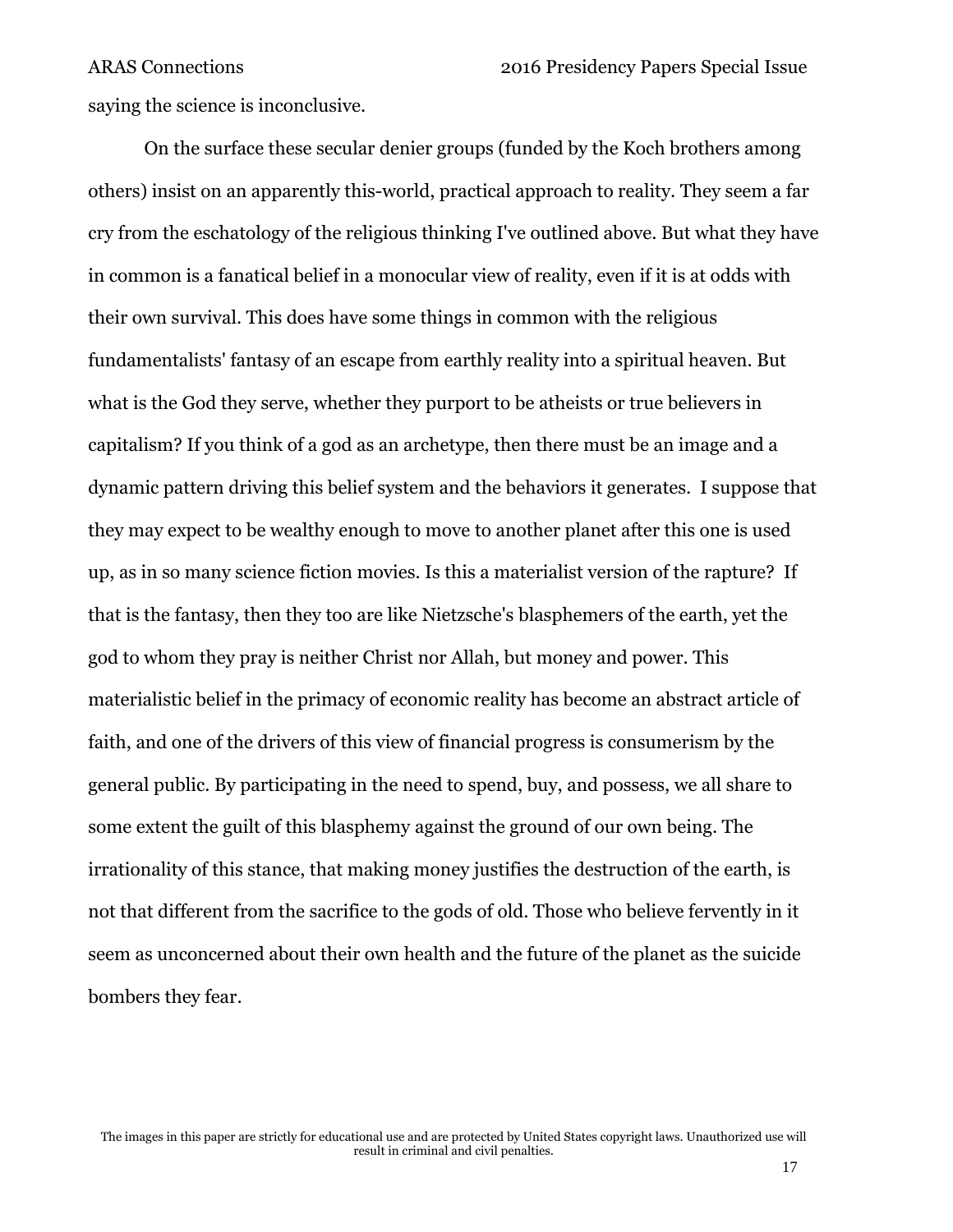



As Zarathustra said:

*REMAIN TRUE TO THE EARTH, and believe not those who speak unto you of superearthly hopes! Poisoners are they, whether they know it or not.*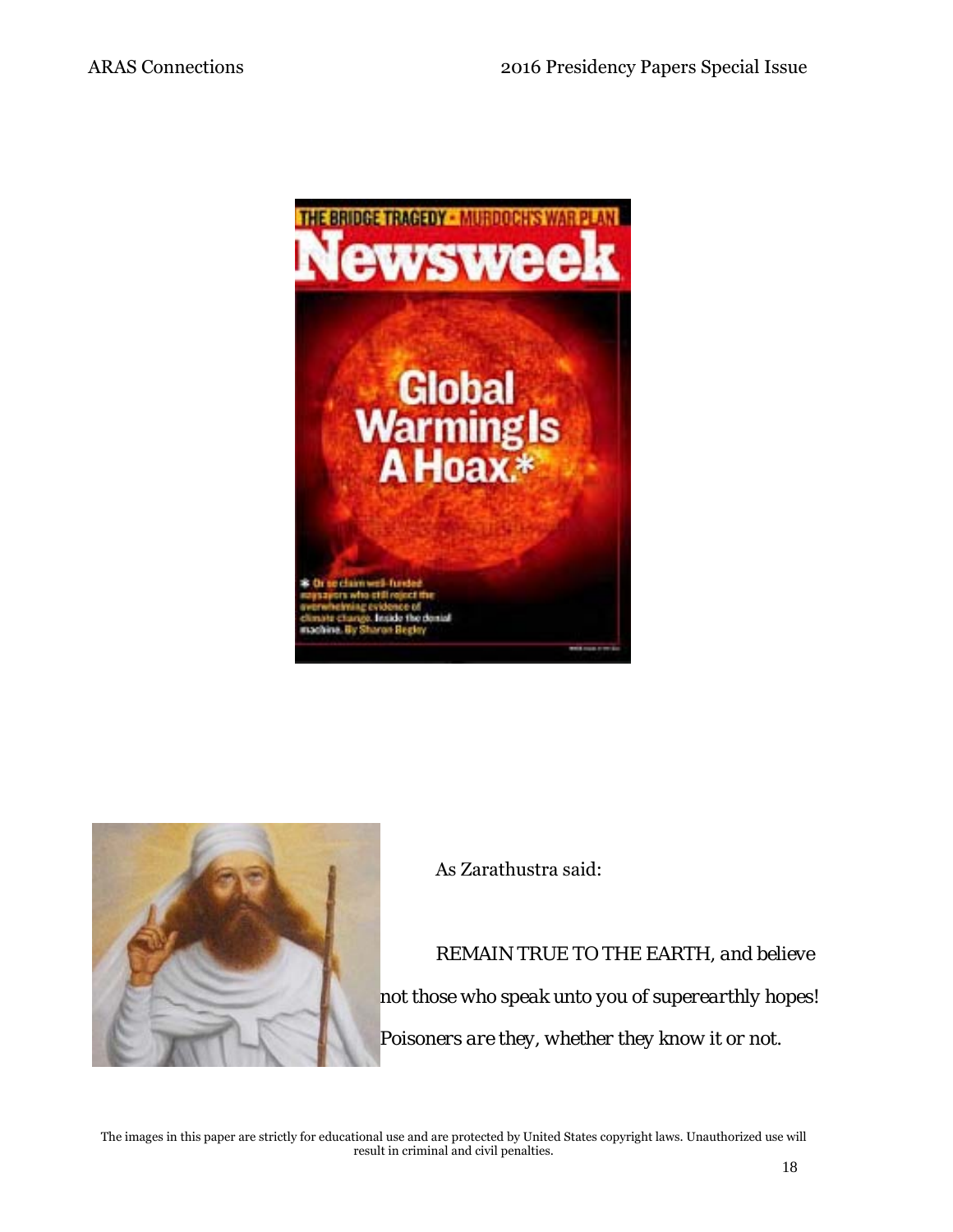### **Purpose of the Archetype of the Apocalypse**

I want to turn now from the destructive aspect of the archetype of the apocalypse to its purposive side. It may sound strange to the Western, scientific ear to pose this anthropomorphic sounding question, but to those of you familiar with Jung's archetypal approach it will make perfect sense to ask: what does it want, so to speak? As portrayed in the Hindu story of Vishnu withdrawing the whole of creation into his sleeping body, the archetype of the apocalypse is driven by a need for the destruction of an outworn paradigm to make way for a new creation. In the present state of affairs, there are many ways to frame the pairs of opposites at play in this epochal change; some speak of globalization vs. tribalism, the end of the patriarchy and the re-emergence of the feminine, whether the machines will save us or rule us, or whether we have come to the end of the road in terms of the power of the human intellect. A century ago, Western culture had to face the failure of the scientific mind to solve humanity's needs. The Great War brought crashing down the fantasy of a world order based on reason and Christian morality. What we can see now, from the other horrors of the twentieth century, is that they were just the beginning. The population explosion, the rise of consumerism, and the dark genius of military technology have added huge stress to an already faltering system. We all live in this "collective atmosphere", from more local cultural complexes driving identity politics to the enormous archetypal energies driving history.

Many years ago, while I was in analysis with Joseph Henderson, I asked him about Jung's rather dark view of humanity and his dire predictions about the future. Henderson said that it was hard for anyone who grew up in Europe at that time, and who lived through the horrors of the two World Wars, to have an optimistic view of the future. Joe spoke of his own childhood visits to San Francisco to see an aunt who lived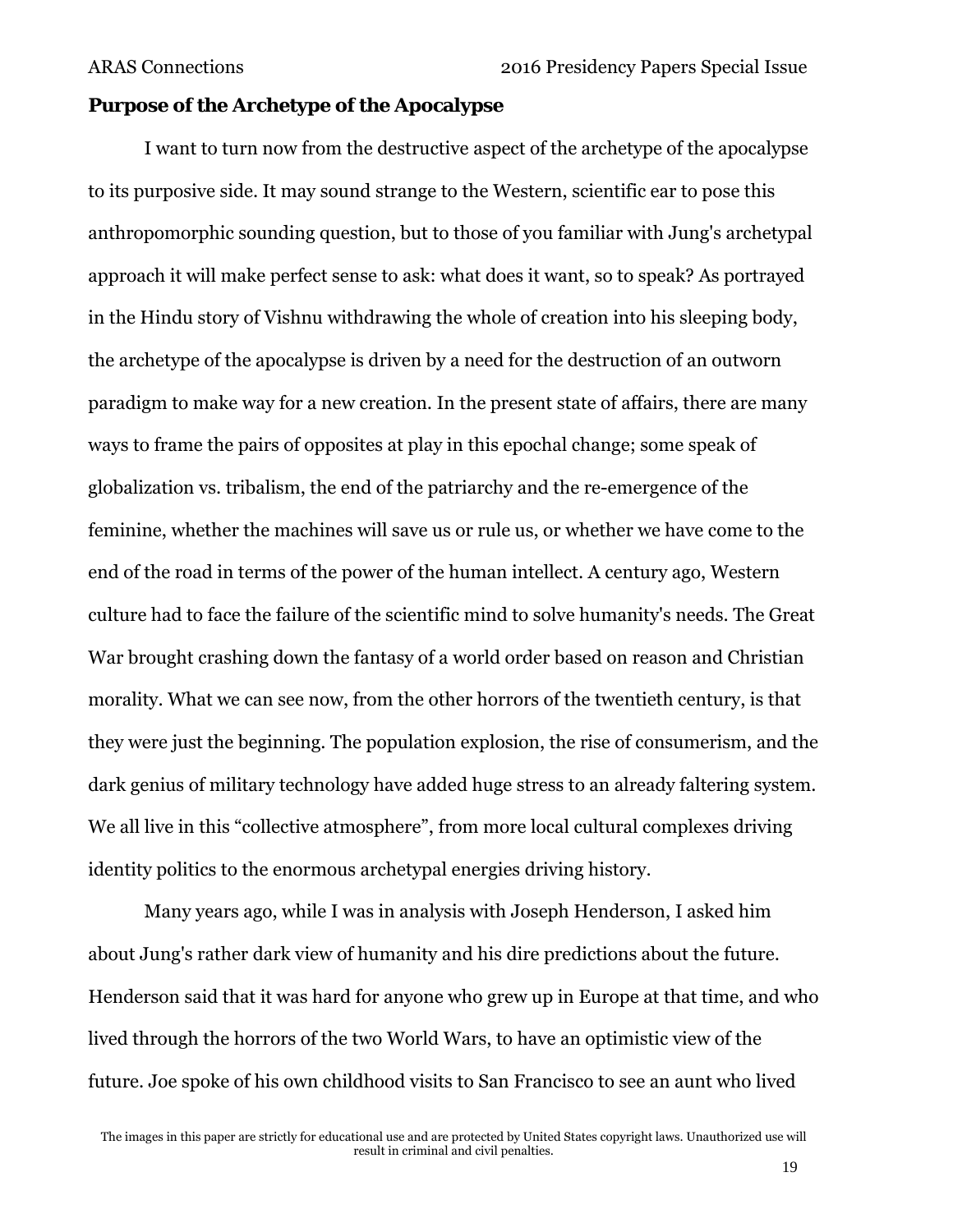here, and how warm and relaxed the people seemed. When he came here again after WW1, the atmosphere was quite different.

This brief exchange turned my thinking to my own childhood experience of the segregated South. Growing up in Montgomery, Alabama in the 1950's and '60's, I was exposed to the complexities of segregation and the Civil rights movement from an early age. The rabbi of our synagogue had befriended Dr. Martin Luther King, who asked him to become his Hebrew teacher. But King had to come in through the back door of the temple to avoid unwanted attention. I was studying for my Bar Mitzvah with Rabbi Atlas and had a great respect for him. When he received national attention for supporting the bus boycott King was leading, it led to the end of his tenure as our rabbi.



Pitted against the civil rights movement was Alabama's four term governor, George Wallace. His racism and rabble rousing were put to rest, so it seemed, after his failed bid in the 1968 presidential election. It is an odd twist of fate that both King and Wallace were shot by assassins. King died a martyr of the Civil Rights movement. Wallace survived and found peace in the Southern Baptist religion; yet his influence on the collective psyche was co-opted by Nixon and a series of other backlash leaders. The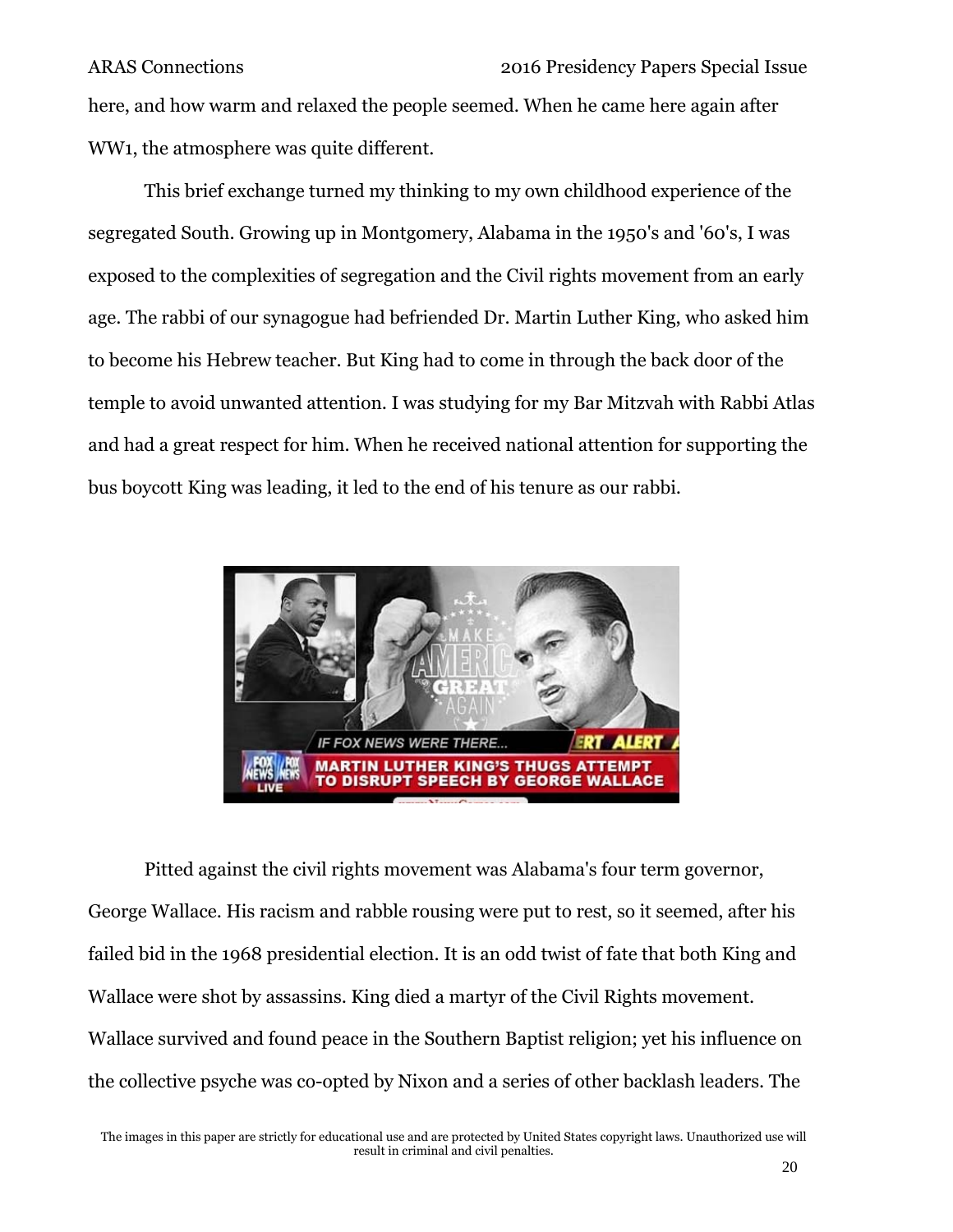paradox of Wallace's turn to religion points us in the direction of how close and confusing the opposites are in the current political situation. And here we are today, after nearly eight years of a polarized Federal government, led by the first African American president, and facing Wallace's demagoguery in the form of another, perhaps far more dangerous reactionary figure.

The current political climate seems so rife with contradictions and paradoxes that I thought it might be interesting to look at a dream that Jung analyzed in five different places in his collected works. He called it the dream of the Black and White Magicians. It was told to Jung by a young theological student, and centers around the death of an aging king, so it can be seen as the end of an epoch, and the spirit of a virgin which is released from the grave in which he wants to be buried. It begins with the dreamer listening to an old man known as the White Magician, and the story unfolds like a dream within a dream. Jung tells it in the 3<sup>rd</sup> person.

#### Dream of the BLACK AND WHITE MAGICIANS

(a)

*He was standing in the presence of a handsome old man dressed entirely in*  black. *He knew it was the* white *magician. This personage had just addressed him at considerable length, but the dreamer could no longer remember what it was about. He had only retained the closing words: "And for this we need the help of the black magician." At that moment the door opened and in came another old man exactly like the first, except that he was dressed in white. He said to the white magician, "I need your advice," but threw a sidelong, questioning look at the dreamer, whereupon the white magician answered: "You can speak freely, he is an innocent." The black*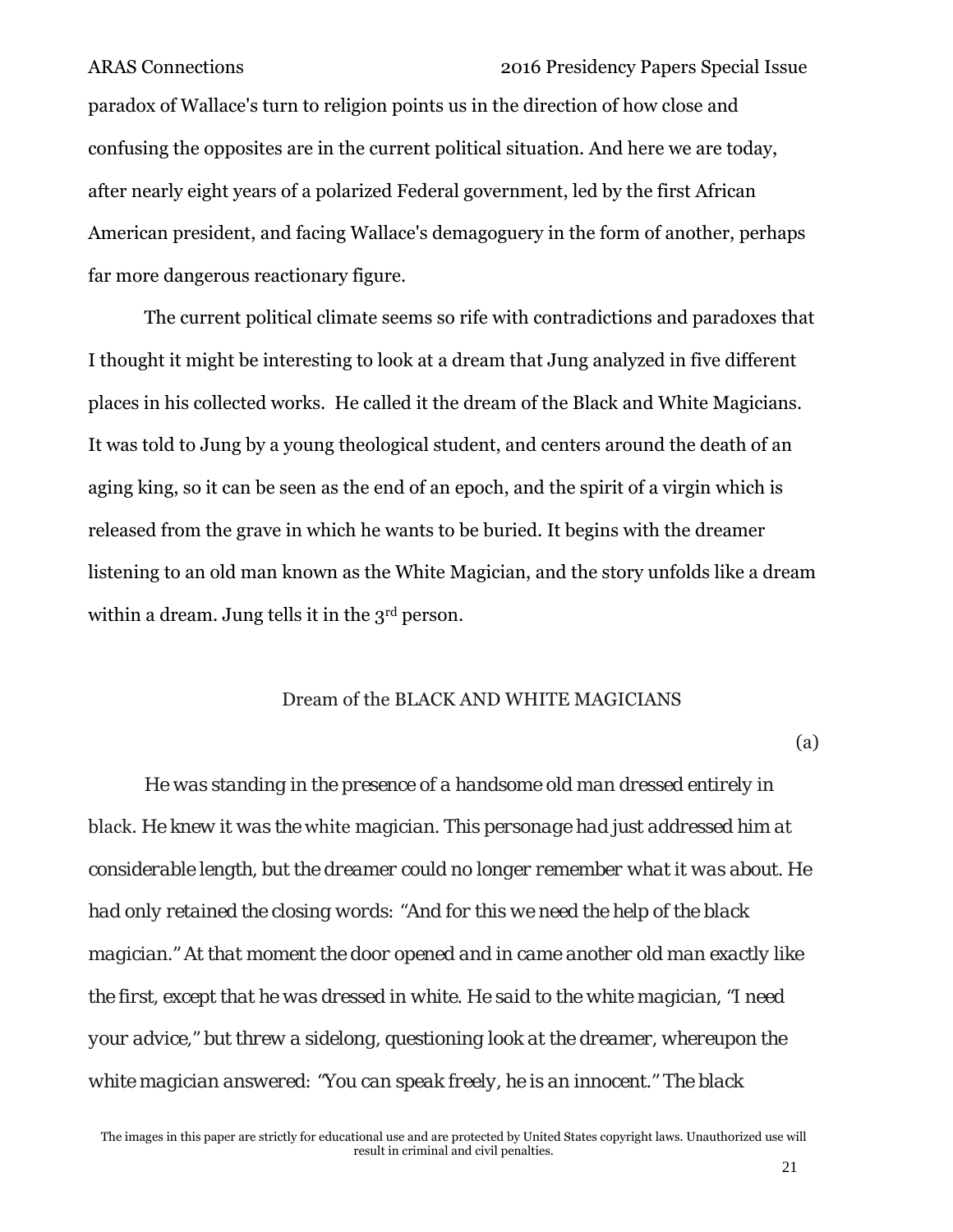*magician then began to relate his story. He had come from a distant land where something extraordinary had happened. The country was ruled by an old king who felt his death near. The king sought out a tomb for himself. For there were in that land a great number of tombs from ancient times, and the king had chosen the finest for himself. According to legend, a virgin had been buried in it. The king caused the tomb to be opened, in order to get it ready for use. But when the bones it contained were exposed to the light of day, they suddenly took on life and changed into a black horse, which at once fled into the desert and there vanished. The black magician had heard of this story and immediately set forth in pursuit of the horse. After a journey of many days, always on the tracks of the horse, he came to the desert and crossed to the other side, where the grasslands began again. There he met the horse grazing, and there also he came upon the find on whose account he now needed the advice of the White Magician. For he had found the lost keys of paradise, and he did not know what to do with them. At this exciting moment the dreamer awoke* CW9.1 ¶ 71

This dream is a complex and confusing play of the opposites. The old man dressed in black is the White Magician, while his opposite, dressed in white is the black magician. The young student is the innocent one trying to gain an understanding of the current situation, but only remembers the White Magician's statement that "For this we need the help of the Black Magician." The Black Magician proceeds to tell a story which illuminates the dilemma in a more mythical way. The old King, looking for a peaceful tomb in which to rest, has released the spirit of the virgin, who had been buried there years ago. Arising from her bones, this spirit turns into a black horse which fled into the desert and vanished. The Black Magician pursues the horse but also finds the lost keys of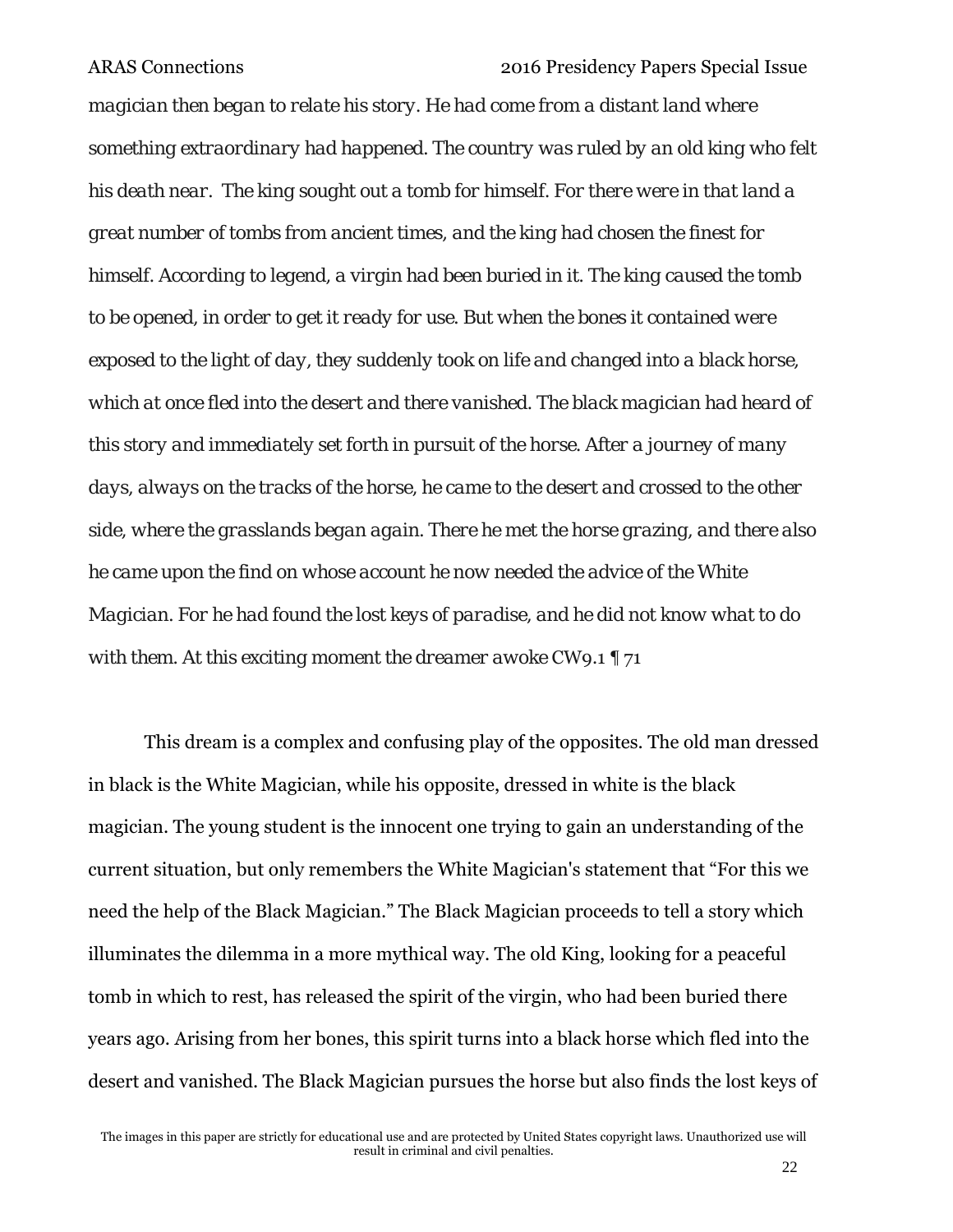paradise. Yet he does not know what to do with them, so apparently each of the Magicians needs the help of the other.

In The Archetypes of the Collective Unconscious, Jung discusses this dream in the context of the archetype of the Wise Old Man. He tells us that life inevitably brings us up against the conflict of good and evil, and **"that the unconscious life of the psyche is so inaccessible to our understanding that we can never know what evil may not necessary in order to produce good by enantiodromia, and what good may very possibly lead to evil."** (CW 9, p. 215) The dream makes this point clearly by having each of the magicians dress in the color opposite their name. And it is the Black Magician who had to open the tomb of the virgin and chase after the horse, which seems like a symbol of the libido lost by the aging king. It is perhaps the resurrection of the lost virgin that is the source of renewal that the meeting of the black and white magicians will bring. Jung concludes his discussion by saying that this moral dilemma is inevitable if one "takes this path to the primordial religious experience." But how to know which path is the right one. "It is like a still small voice, and it sounds from afar."



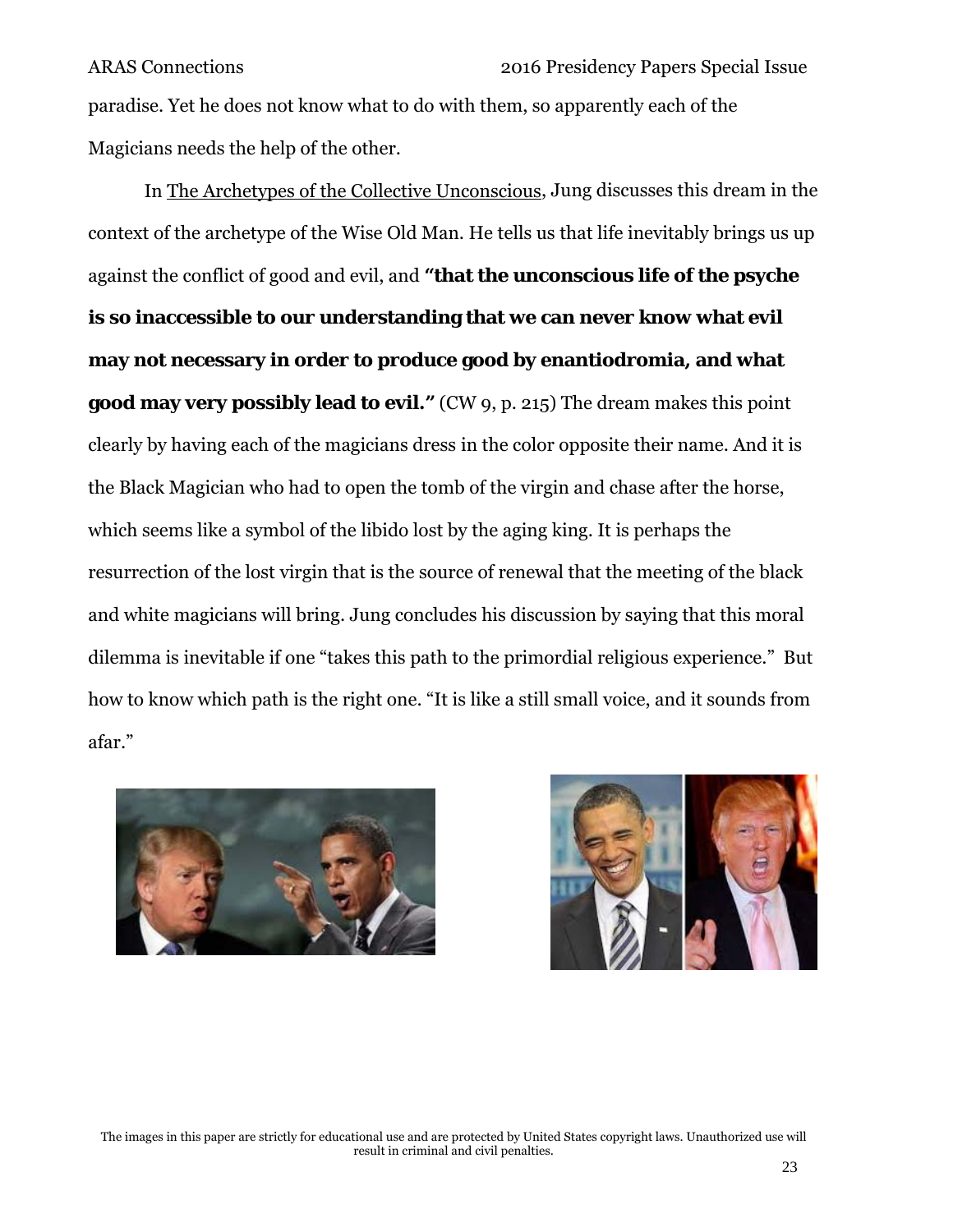This moral polarization of the opposites, the eternal drama of good and evil, is playing out in the current politics, and not just in the upcoming U.S. elections. It seems, like in the dream of the two magicians, to be the end of an epoch. I find myself pondering the role of this extreme opposition in its relationship to the archetype of the apocalypse. Are we in a time when the opposites have been so polarized, so distant from each other that "the falcon cannot hear the falconer," that the collective ego-self-axis seems about to snap and the role of compensation in the unconscious has given way to some nightmarish paradox where everything has lost its meaning? The other possibility is that we are going through a collective dark night of the soul, and it is too soon to see what will emerge over time as a transcendent third, a totally new way of being in the world. My own view is that the new paradigm will have to be based on the equality and integration of the female principle. She is the earth mother, the rights of women and girls, a basis of integrity in men, and the divine feminine.

There is no way to accurately predict when an apocalypse will come, or in what form, or whether it will be a peaceful change of consciousness or a massively harsh and violent catastrophe; but there have been great prophets and poets who give us sound advice on how to prepare.

Yeats began to write "The Second Coming" at the end of WW1, in 1919. A year earlier, half way around the world, the Indian poet and yogi, Aurobindo Ghose wrote a prose poem entitled "The Hour of God." Later known as Sri Aurobindo, his spiritual experiences and writings point in the direction of a new age of human evolution, one acknowledging the divinization of the earth and the centrality of the Divine Mother. I want to end by quoting part of his vision.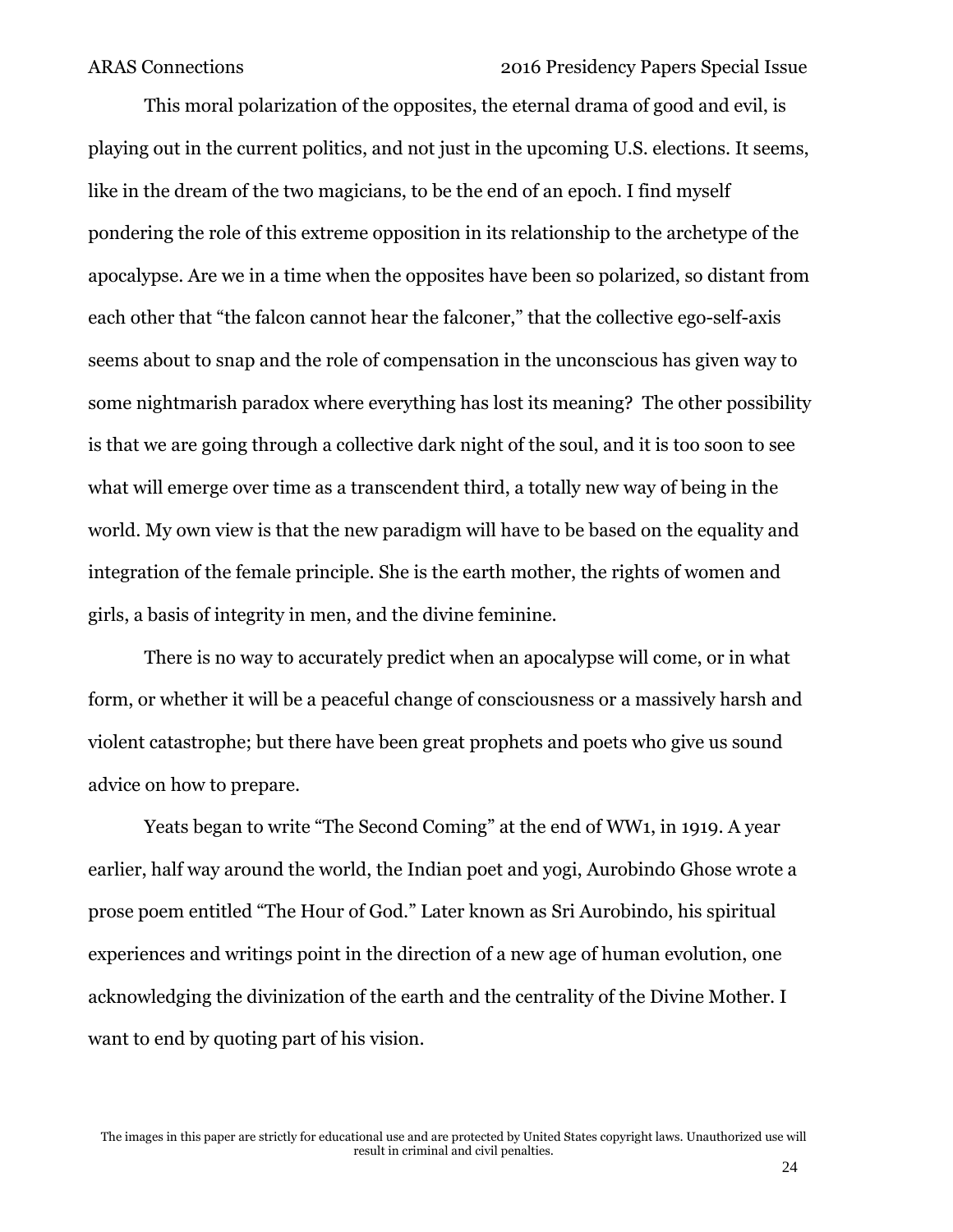#### **The Hour of God**

by Sri Aurobindo (1918)

There are moments when the Spirit moves among men and the breath of the Lord is abroad upon the waters of our being; there are others when it retires and men are left to act in the strength or the weakness of their own egoism.

Unhappy is the man or the nation which, when the divine moment arrives, is found sleeping or unprepared to use it, because the lamp has not been kept trimmed for the welcome and the ears are sealed to the call.

In the hour of God cleanse thy soul of all self-deceit and hypocrisy and vain selfflattering that thou mayst look straight into thy spirit and hear that which summons it. All insincerity of nature, once thy defence against the eye of the Master and the light of the ideal, becomes now a gap in thy armour and invites the blow... But being pure cast aside all fear; for the hour is often terrible, a fire and a whirlwind and a tempest, a treading of the winepress of the wrath of God; but he who can stand up in it on the truth of his purpose is he who shall stand; …even though he seem to pass on the wings of the wind, he shall return. Nor let worldly prudence whisper too closely in thy ear; for it is the hour of the unexpected...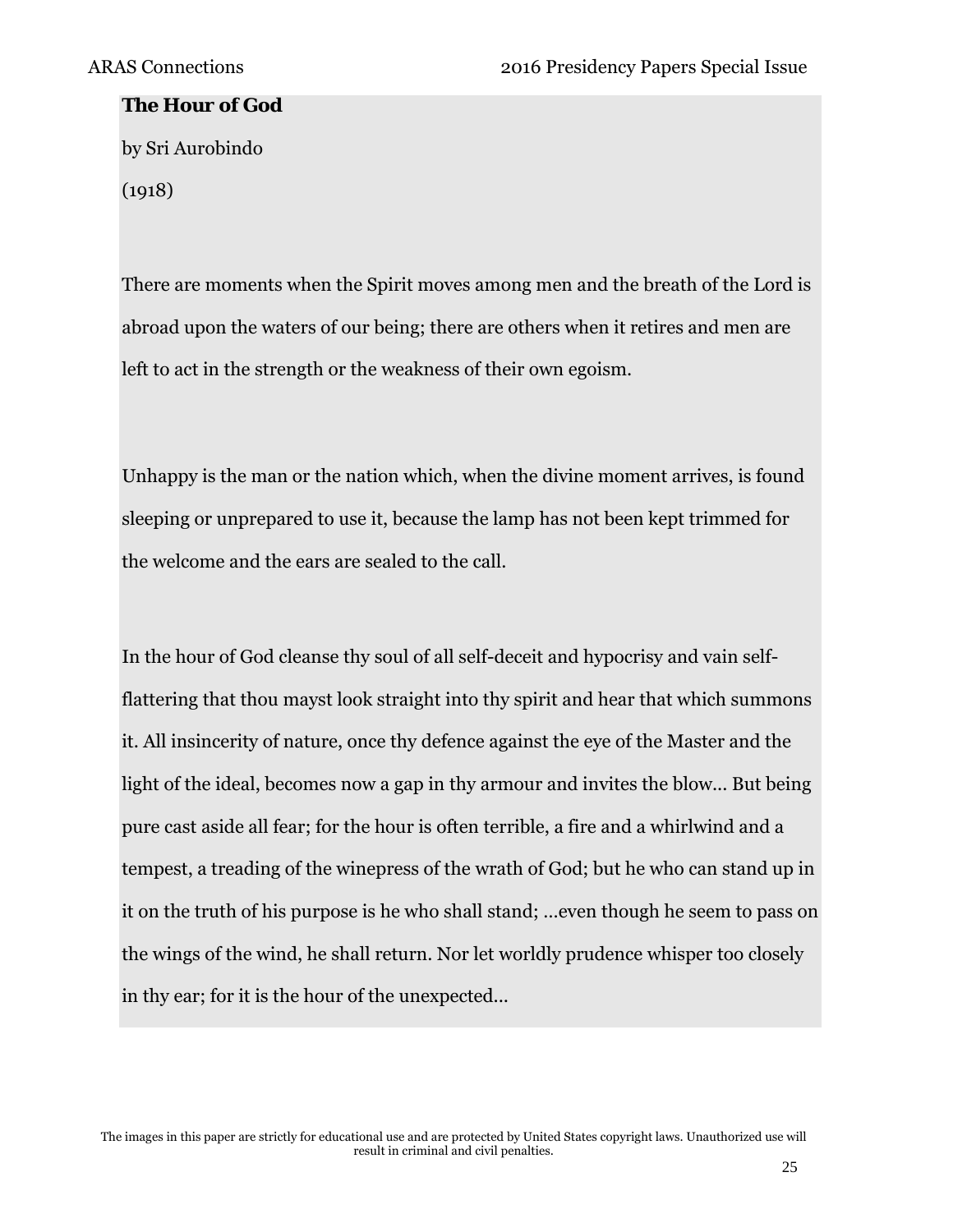"I'm the Last Thing Standing Between You and the Apocalypse" Hillary Clinton (New York Times, Oct. 11, 2016)



After the meeting of the black and the white, comes the Rubedo...

**Richard Stein, MD** is a psychiatrist and Jungian analyst who has been practicing in San Francisco for 40 years. In addition to his work as a clinician and supervisor, he has been a regular speaker in the public and analytic training programs of The C.G. Jung Institute of San Francisco, other Jung centers in the U.S., and elsewhere abroad. His